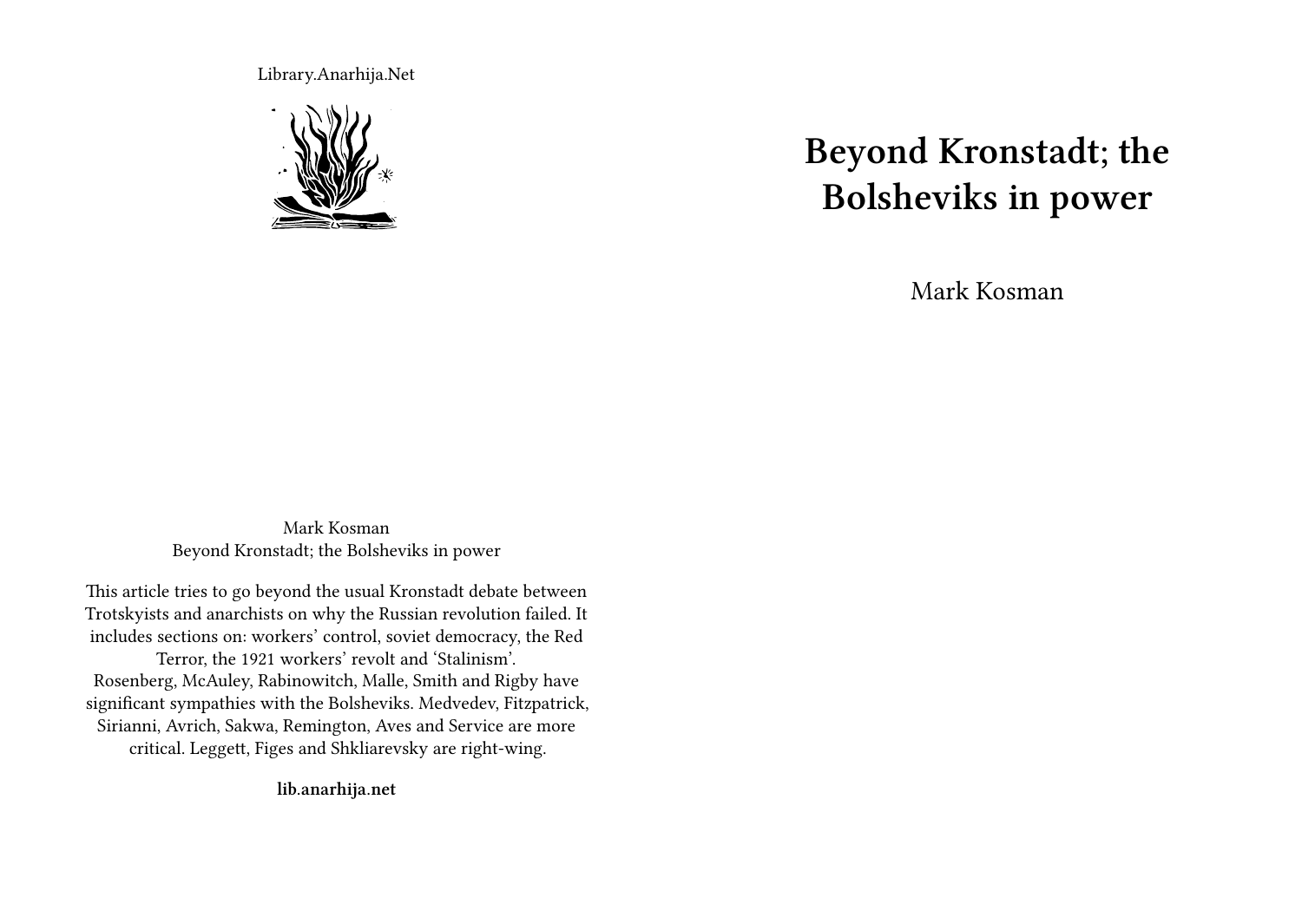# **Contents**

|                                             | $\overline{4}$ |
|---------------------------------------------|----------------|
| Workers' control before the civil war       | 5              |
| The demise of the factory committees        | 8              |
| Trotskyists and workers' control            | 9              |
| Lenin debates the Left Communists<br>11     |                |
| Soviet democracy before the civil war<br>13 |                |
| 15                                          |                |
| 19<br>Soviet democracy during the civil war |                |
| 21                                          |                |
| 'War Communism'<br>23                       |                |
| 1921: Workers' revolt and Kronstadt<br>26   |                |
| The descent into 'Stalinism'<br>28          |                |
| 32                                          |                |

vik leaders could have made. These choices were limited, in part, by the limitations of the whole Bolshevik approach; for instance even the Workers' Opposition joined the suppression of Kronstadt.

Trotskyists could use such examples to defend Lenin on the grounds that even his critics agreed with him on the need for repression. However it seems better to use them to reveal more fundamental limitations in the whole ideology and practice of  $20<sup>th</sup>$  century revolutionary socialism, whether anarchist or Marxist. This politics was always constrained by the requirement to develop the productive forces. As Goodey shows, the factory committees were just as keen on this 'productivism' as Lenin and simply making this sort of socialism more democratic, as Farber and Sirianni suggest, is insufficient as an alternative. On the other hand revolutionary Russia would have had to develop industrial production, an ideal communist society was obviously not an immediate possibility.

In the end perhaps the most interesting aspect of this whole issue is why so many Marxists who claim to believe in workers' self-emancipation defend a politics that effectively denies it. One reason is that neither anarchists nor libertarian communists have succeeded in fully developing a critique that could lead to a practical alternative to the top down approach of the Bolsheviks. Without revolution in the West the Russian revolution was doomed to fail. But unless the revolutionary left can develop a coherent selfemancipatory politics that fully dissociates itself from its horrific degeneration the working class will, rightly, continue to reject our ideas. I hope to discuss such a politics in future writing. (See the article: 'Is Revolution Back on the Agenda' libcom.org)<sup>47</sup>

 $47$  My selective use of recent social history does not do full justice to this work and this should be read directly to get a better idea of the period.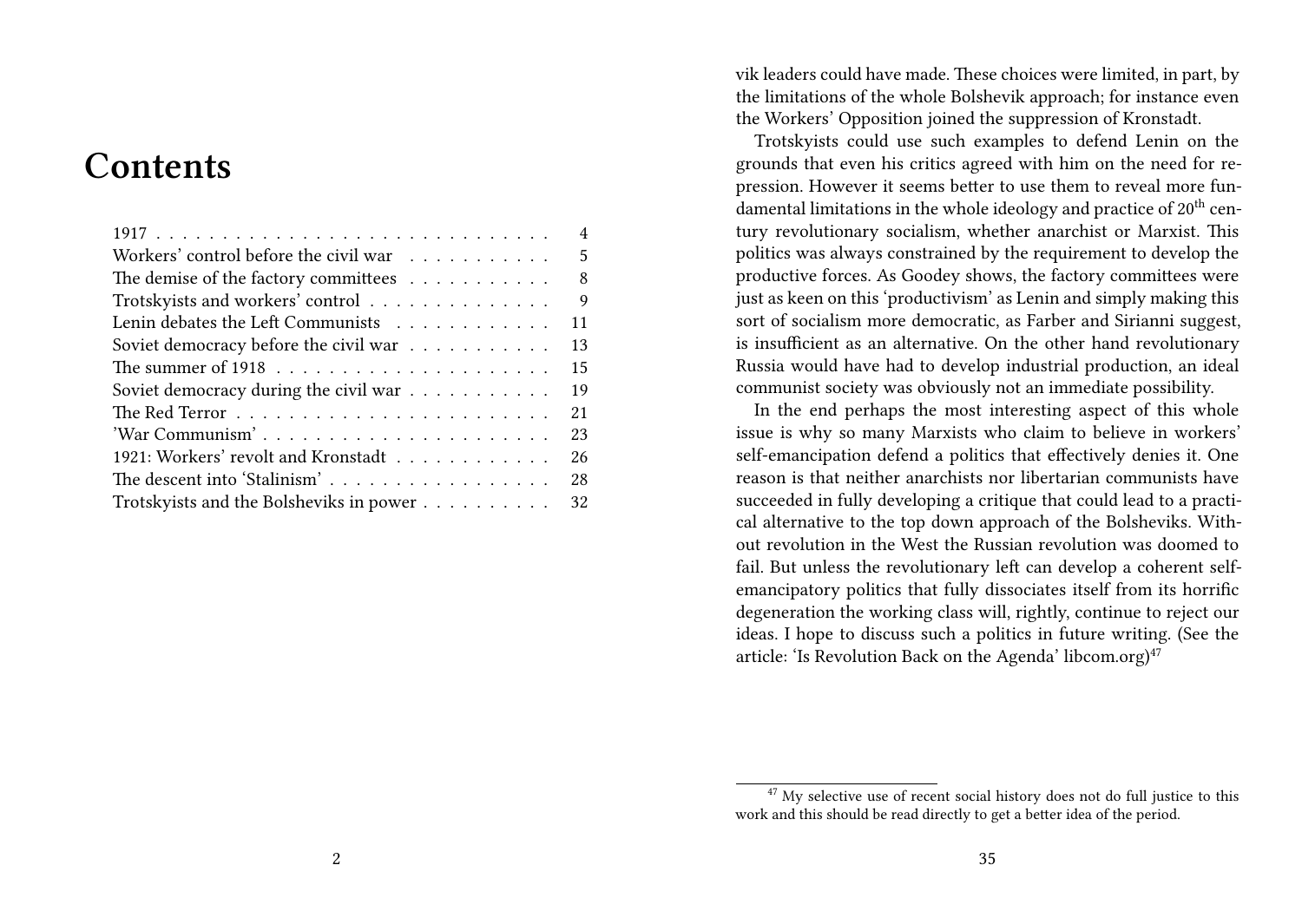class — on behalf of a world working class that has no say in this policy — contradicts any concept of proletarian self-emancipation. Workers will never be inspired by a Marxism that offers the possibility of state subjugation in a 'holding operation' until the whole world has had a revolution.This argument also assumes that Lenin's internationalism could have remained intact while the revolution degenerated all around him. But future writing will show that his internationalism was compromised not long after October.

Some Trotskyists do have criticisms of a number of Bolshevik policies, such as the post-war restrictions on soviet democracy. However none of them are willing to stray too far from Trotsky's own reservations which he only really voiced when he had lost power. Their lack of appreciation of what might be valuable in the Bolshevik tradition is shown by the fact that no Trotskyist organisation today allows the range of views that coexisted in the Bolshevik party even during the civil war. Besides, considering the extent of the repression resorted to by Lenin's regime, the priority is not to criticise individual policies but to try and work out how revolutionaries could have avoided getting into this appalling situation in the first place.

If the Bolsheviks had respected workers' democracy they may well have lost power. Nevertheless this would have been a gamble, like the October revolution, that they would have been right to take, one that in itself would have restored some of the party's popularity. It would also have had more chance of success than Trotsky's bureaucratic attempts to prevent Stalin's dictatorship. Even if the gamble had failed, the outcome could not have been worse than 'Stalinism', which not only slaughtered millions, but did so in the name of communism and so stifled the prospects for revolution world-wide for the rest of the century. Furthermore some of the revolutionary consciousness of the Russian working class might have survived a capitalist restoration, whereas 'Stalinism' totally destroyed it.

The only real problem with this argument is that it marginalises the role of the working class by emphasising the choices the Bolshe-

An understanding of the Russian revolution is vital for any understanding of why the left failed in the  $20<sup>th</sup>$  century. Yet most discussion amongst revolutionaries never goes beyond the usual argument about the Kronstadt rebellion.

The left's present crisis has forced rethinking in some circles but many of us continue to cope with isolation by clinging onto our respective traditions. Anarchists and libertarian communists emphasise the Bolsheviks' authoritarian policies, blaming them for the revolution's failure, while underestimating the difficulties of constructing a new society in an isolated country devastated by civil war. In contrast Trotskyists blame these material conditions exclusively for the revolution's degeneration, dismissing most left-wing criticisms of the Bolsheviks as giving comfort to the right.

However it seems self-evident that there were ideological and material factors in the revolution's degeneration and any serious evaluation of the issue should take account of both. Unfortunately on the rare occasions when this dispute might have developed further, such as when Maurice Brinton debated Chris Goodey in *Critique*, the discussion was never continued.

This is especially unfortunate because, since the 1980s, there has been an ever growing literature on the social history of the period; with work such as S.A.Smith's book on the factory committees or William Rosenberg and Jonathan Aves' writing on the strike waves of 1918 and 1921. Though many social historians have some sympathy with the Bolsheviks, much of their work has been overlooked by the left. Nevertheless an ex-member of the International Socialists, Sam Farber, has used some of this material to provide an interesting, if flawed, critique of the Bolsheviks in *Before Stalinism; The Rise and Fall of Soviet Democracy*. This book complements Carmen Sirianni's earlier work, *Workers' Control and Socialist Democracy; The Soviet Experience*, by analysing not only the economic but also the political dimensions of Bolshevik rule.

This article is a further attempt to return to this social history to help develop a revolutionary politics that can break from the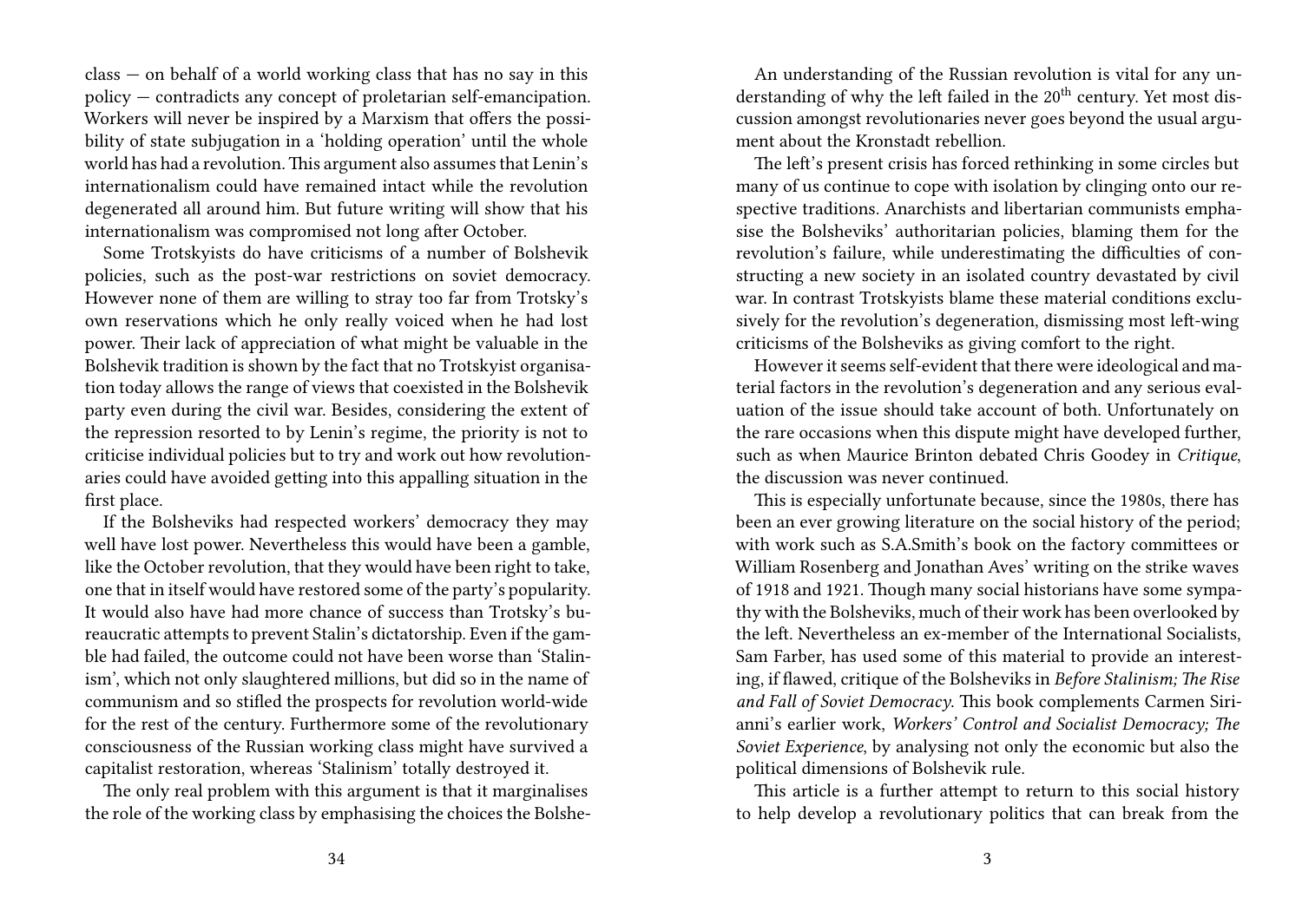tragedies of 20<sup>th</sup> century socialism. It will show that Bolshevik policies were problematic from the start. In 1917 Lenin argued that, as private capitalism could not develop Russia, a revolutionary state would have to use 'state capitalism' to build the prerequisites for the transition to communism. This approach was always likely to come into conflict with the working class. Then, as the revolution failed to spread outside Russia, the Bolsheviks imposed even more external discipline on workers, effectively abandoning Marx's insistence on "the self-emancipation of the working class".

This concept of "self-emancipation" implies that the working class can only create communism by freely making and defending the revolution themselves. So the action of workers taking day-today control of every aspect of society is itself the essence of the revolutionary process. Considerable compromises with the ideals of self-emancipation were inevitable in the crippling conditions of the Russian revolution, but the extent of such compromises is the extent to which any proletarian revolution is defeated. This article will show that the 'compromises' made by the Bolshevik leadership were so opposed to workers' self-emancipation that the main responsibility of contemporary revolutionaries should be to supersede rather than emulate their political theories. Those who defend the crimes of capitalism have no right to criticise Bolshevik policies but revolutionaries have a duty to do so.

#### **1917**

The collapse of Tsarist autocracy during the First World War led to an explosion of new popular institutions from cooperatives to cultural organisations. By October 1917 there were 900 workers' councils or soviets, controlling everything from housing to hospitals. There were also more than 2,000 elected factory committees which were even more powerful because they had been compelled to supervise the factory owners and production.

was crippled by objective factors such as economic backwardness, isolation and civil war. Nevertheless they are wrong to advocate a rigid determinism, minimising ideological factors. This is especially the case when at every stage of the bureaucratisation of the regime there were vocal critics within the Bolshevik party itself who proposed alternative policies that might have slowed this process.

Even if the appalling conditions of the civil war justified their policies then, they cannot excuse the repression both before and after the war. Of course Trotskyists could argue that the civil war and economic collapse started in 1917 so Lenin's attitudes were justified from the beginning. But soviet democracy withstood the crises of 1917 and then expanded sufficiently to make a revolution in October. So it must have had the potential to survive the threats of 1918 better than it did, especially as it was supposedly holding state power.

The civil war also cannot be used to excuse the Bolshevik leaders' lack of regret about their use of repression. For instance, although Lenin described the NEP as a 'defeat', at no stage did he describe the suppression of soviet democracy and workers' control in such language. Indeed the Bolsheviks even called their civil war policies "communist" although they were obviously the antithesis of genuine communism.

It is easy to criticise with the benefit of hindsight. However there is something very disturbing about the fact that Trotskyists still claim that the Bolsheviks were acting as communists after 1918 when they were clearly acting more as agents of the degeneration of the revolution. Material conditions did limit everything at this time but this includes Lenin and Trotsky's ideas so their applicability eighty years later is surely also severely limited.

Effectively many Trotskyists are arguing that, if it is necessary, Marx's insistence on "self-emancipation" and a democratic workers' republic can be postponed provided people like Lenin and Trotsky run the 'workers' state' and raise the red flag for international revolution. Yet for the Bolsheviks to suppress the Russian working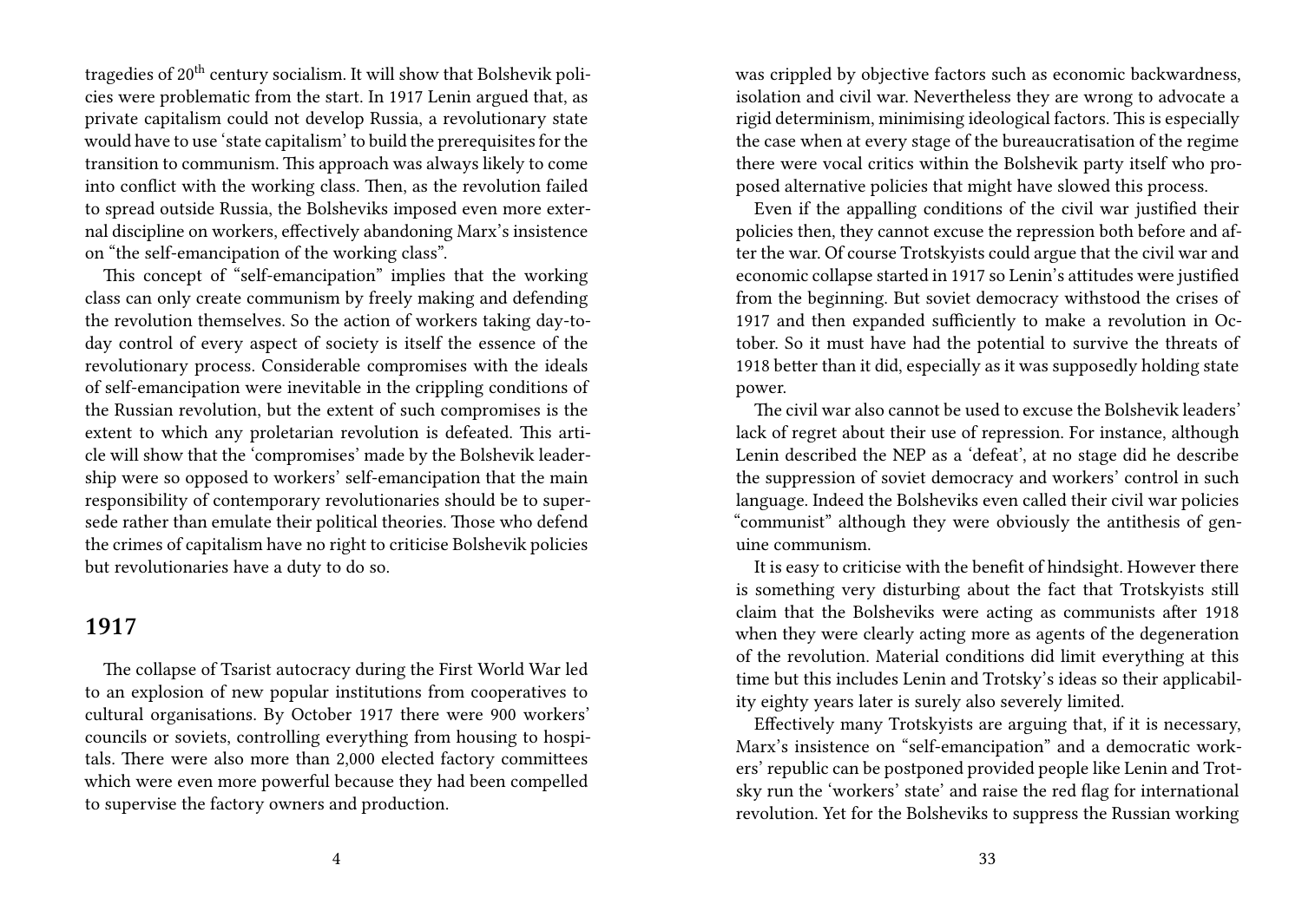cal he became of the Soviet Union, Trotsky never stopped defending this unprecedented barbarism as some sort of 'workers' state'.<sup>46</sup>

#### **Trotskyists and the Bolsheviks in power**

This article raises numerous theoretical questions about the precise nature of the degeneration of the Russian revolution. However the surprising lack of knowledge of even the best contemporary revolutionaries makes it necessary to emphasise basic historical arguments rather than theory. Hopefully such basic history might now help lay the basis for analysis and debate that is based on the empirical realities of the time rather than prejudice.

Two major themes should be clear. The first, usually emphasised by Trotskyists, is the extent of the economic and social crisis throughout this period, making any attempts at workers' democracy difficult in the extreme. The second, promoted by anarchists and libertarians, is the total failure of the Bolshevik leadership to encourage workers' democracy to the greatest extent that was practical in these circumstances. Failure to do this permitted workers to lose power faster than they might otherwise have done and it created a situation in which repression deprived the Soviet working class of any ability to resist the development of 'Stalinism'.

Trotskyists are right to say that a major cause of the degeneration of the revolution was its inability to spread which meant that it

The Bolshevik party was dwarfed by these bodies and was often overtaken by the rapid radicalisation of workers. However, unlike the reformist Mensheviks or the peasant oriented Socialist Revolutionaries (SRs), it had not joined the repressive Provisional Government; a regime that had totally discredited itself by its failure to maintain living standards, authorise land seizures or provide peace. The openness and flexibility of the Bolshevik party allowed it to express workers' desire for a government of all the soviet parties. On 25 October it organised the overthrow of the Provisional Government and set up a Soviet government headed by Lenin.<sup>1</sup>

# **Workers' control before the civil war**

Once in power the overriding concern of the Bolshevik leadership was the revival of industry to overcome a largely feudal crisisridden society. To this end they proposed to nationalise the largest monopolies, initially leaving the rest of industry under capitalist ownership combined with both government and workers' control. This was consistent with Lenin's arguments before October that "socialism is merely state-capitalist monopoly *which is made to serve the interests of the whole people* and has to that extent *ceased* to be capitalist monopoly."

He later said, "we recognise only one road — changes from below; we wanted the workers themselves, from below, to draw up the new, basic economic principles." But, like the Second International he came from, Lenin never developed a consistent theory of workers' self-management, tending to only advocate "inspection", "accounting and control" by workers of the decisions of others.<sup>2</sup>

<sup>46</sup> Fitzpatrick, 120; *Writings of Leon Trotsky, 1932*, 260; *…1932–33*, 142; Deutscher, *Prophet Outcast*, 175; Getty, *Soviet Studies* v38, 25–30. Serge said that Bolshevism may have contained the germs of Stalinism but it contained "a mass of other germs". However in 1921 he identified those 'Stalinist' germs by saying: "the central error of the present Russian regime is its establishment of a whole bureaucratic-state mechanism to administer production, instead of (as in syndicalism) leaving this to the workers organised by industry. And its major misfortune is that it has fought against every individual initiative, every opposition, every criticism — however fraternal and revolutionary — every infusion of liberty, by methods of centralised discipline and military repression." Cotterill, 14.

<sup>1</sup> S.A.Smith in **H.Shukman**, *The Blackwell Encyclopaedia of the Russian Revolution;* **Goodey**, *Critique*, n3**;** R.Suny in **D.Kaiser**, *The Workers' Revolution in Russia,* 17.

<sup>2</sup> Lenin, *Collected Works* (henceforth *LCW*) v25, 361–4; v26, 467–8; **S.A.Smith**, *Red Petrograd*, 228. See *Radical Chains* no.3 on Lenin's views before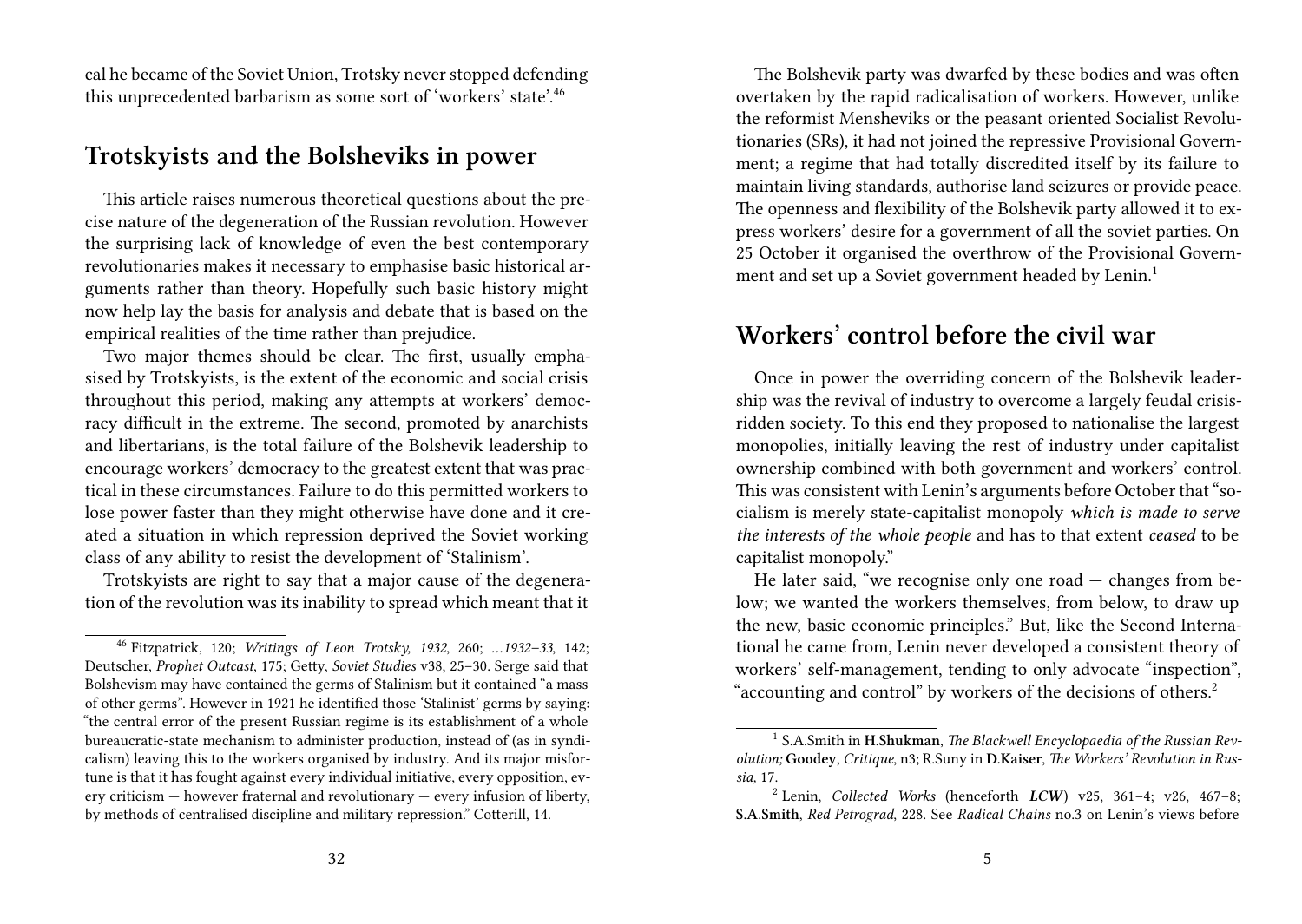So on the first day of the new government Lenin asked the ex-Menshevik Larin to begin negotiating with capitalists to set up state-capitalist trusts. He also met with the mainly Bolshevik leaders of the Petrograd Central Council of Factory Committees (**PCCFC**) to discuss their proposal for a central Supreme Economic Council (**SEC**) to coordinate the economy. Lenin was interested in their proposal but he declined to make it official and instead drafted a decree which stressed issues of local workers' supervision that the Petrograd factory committees probably already took for granted. This decree did state that the committees' decisions would be binding on the employers but it also said they could be annulled by the trade unions<sup>3</sup>

By November Lenin's document had developed into an official decree whereby the factory committees were now subject to the All-Russian Council of Worker's Control (**ARCWC**). This body was dominated by representatives from the soviets, cooperatives and the trade union council. It consequently produced instructions that subordinated the committees to the unions and stated that the employers, not the committees, controlled production.

The committee leaders accepted this official decree but they ignored the ARCWC. They then issued quite different instructions which called for the committees' decisions to be binding on management and for the committees to unite into a hierarchy of federations to coordinate the economy. These instructions had considerable support amongst both workers and Bolsheviks. However Lenin never made them official and by December his government had set up its own version of an SEC. This body had a minority of committee representatives, no real accountability to the committees and it was always overshadowed by the Commissariats.<sup>4</sup>

some joined organisations such as the Workers' Truth or Workers' Group. Discontent in the form of absenteeism and slow-working was still very common and after around 500 strikes in 1922 some of these oppositionists intervened in the large strike wave of 1923. This led to their arrest and the first significant imprisonments of Bolshevik oppositionists. In contrast the Left Opposition looked to Trotsky, even though, in the 1920s, he could not bring himself to criticise the faction ban, let alone the one-party state. Indeed, as Ernest Mandel said, he "led the way in formulating the condemnations" of groups like the Workers' Group.<sup>45</sup>

By 1927 unemployment exceeded two million and the peasants' reluctance to sell grain was jeopardising ambitious plans for industrialisation. The regime responded to this crisis by returning to the spirit of 'War Communism', with attacks on the 'kulaks', compulsory labour and terror. Over the next decade perhaps ten million people died, including many old Bolsheviks.

Trotsky's exclusion from power enabled him to make severe criticisms of Stalin's leadership. But in exile in 1932 he was still claiming that the achievements of Soviet industrialisation meant that "socialism as a system for the first time demonstrated its title to historic victory". He argued that the Opposition "may have temporarily to support" Stalin and as late as 1933 he even wrote to the Politburo advocating "agreement" and "full cooperation" with them if the Opposition returned to the party leadership. Indeed, no matter how criti-

October.

<sup>3</sup> C.Sirianni, *Workers' Control…,* (henceforth **Sirianni**), 150–1, 116, and *Economic and Industrial Democracy* v6n1 (henceforth **Sirianni**, *Economic*), 65; *LCW* v26, 264–5.

<sup>4</sup> Smith, 209–14, 259; Sirianni, 100–1, 116–20; **T.Remington**, *Building Social-*

Army they were often still stationed in the city. Then from 1922–23 to 1925– 26 the number of wage earners increased by 50%. McAuley (244–5) argues that by calling oppositionist workers 'backward elements' the Bolsheviks were just resorting to the same accusations that the SRs and Mensheviks had levelled at their supporters in 1917. Rassweiler, *The Journal of Social History* v17, 149–50; P.Bellis, *Marxism and the USSR*, 79.

<sup>45</sup> Service, *The Bolshevik Party…,* 165 and *International Socialism*, n55, 79; W.Chase, *Workers, Soviets…,* 258–9, 222; Aves, 184; Siegelbaum, 104–8, 130–6; E.Mandel, *Trotsky as Alternative,* 37; T.Cliff, *Trotsky* v3, 17, 56, 154. Avrich says the GPU made a bungled attempt to execute the Workers Group leader in 1922. *Russian Review* v43, 16.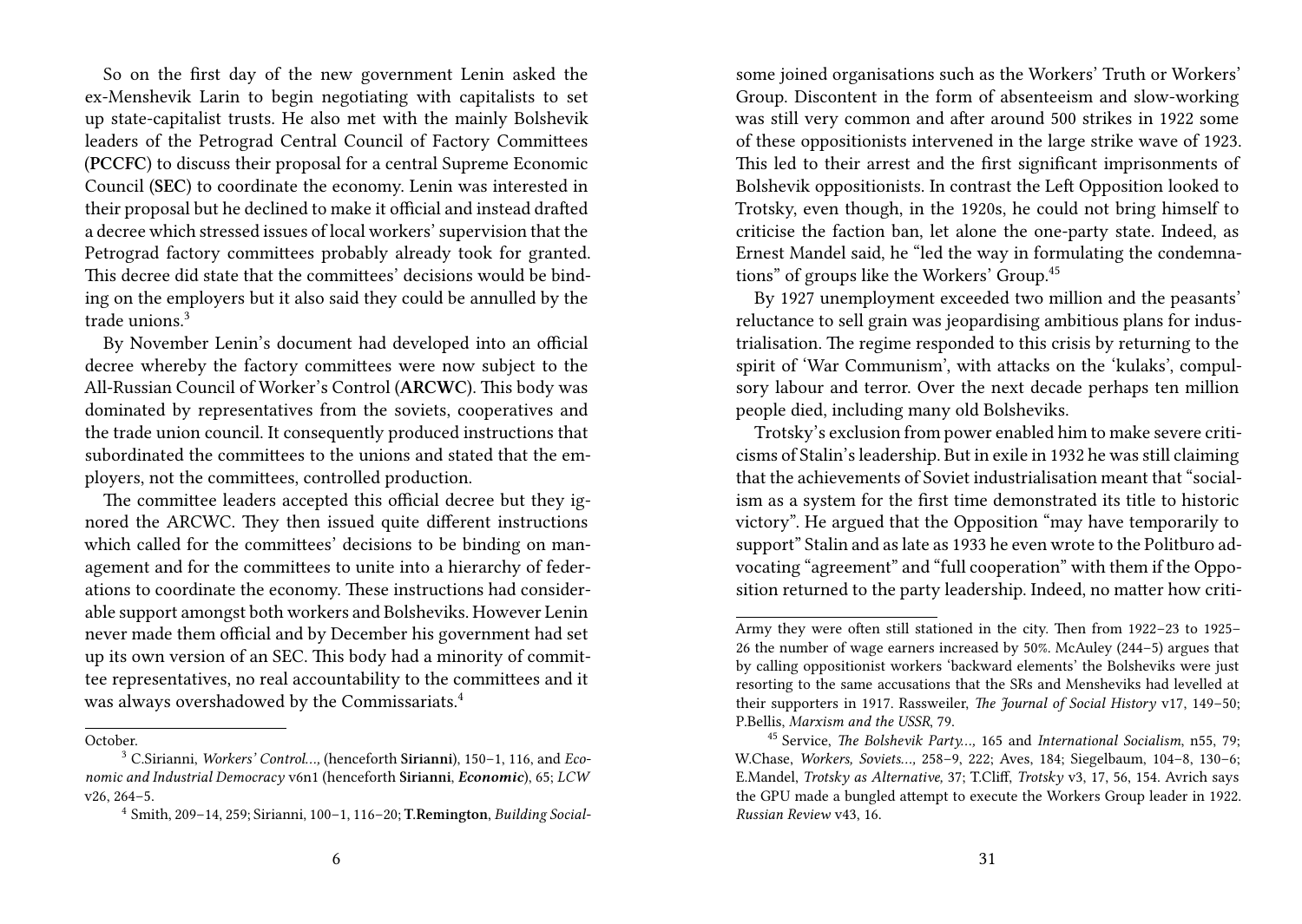the foxtrot. Whatever Trotsky's attitude was to this he certainly advocated art "censorship" at this time.<sup>43</sup>

Before his death in 1924 Lenin did become genuinely worried about bureaucratisation. However, although his regime was less brutal than Stalin's, it still had no democratic mandate to rule from the working class. Many contemporary Trotskyists follow Lenin in arguing that the civil war had been so destructive that the Russian proletariat had "ceased to exist as a proletariat" so such a mandate was no longer an issue. Yet, even if the proletariat had disappeared, the idea of staying in power without a working class contradicts any principle of workers' self-emancipation. Moreover social historians have shown that the proletariat did survive the civil war, albeit in reduced numbers from 3.5 to 1.5 million.

Diane Koenker shows that, although Moscow's population halved in the war, only a third of those that left were workers. S.A.Smith says a proletarian core remained in all the industrial centres during the civil war, then, after the war, many workers returned to the cities. While Aves says that the evidence suggests that it was long-standing workers that took the initiative in the 1921 strikes. So it appears that Koenker is right to conclude that the government made 'deurbanisation' and 'declassing' the "scapegoats for its political difficulties".<sup>44</sup>

The Bolshevik leadership also stifled democracy within the party and Lenin never seems to have considered lifting the faction ban. Many oppositionist Bolsheviks therefore left, or were expelled, and

These differences over workers' control took place in the context of a deepening of the economic crisis that had provoked the revolution in the first place. Putilov workers appear to have gone on strike from as early as December and the new authorities soon turned to the idea of increasing discipline. They attempted to prohibit alcohol and an indication of Lenin's thinking, only nine weeks after October, can be found in a draft article in which he wrote:

*not a single rogue (including those who shirk their work) to be allowed to be at liberty, but kept in prison, or serve his sentence of compulsory labour of the hardest kind… …* [In order to] *clean the land of Russia of all vermin…In one place half a score of rich, a dozen rogues, half a dozen workers who shirk their work (in the manner of rowdies, the manner in which many compositors in Petrograd, particularly in the Party printing shops, shirk their work) will be put in prison…In a fourth place, one out of every ten idlers will be shot on the spot.*"

With the war ending, the Bolsheviks now found themselves presiding over the collapse of much of Petrograd's war related industry. There was a major crime wave and in January 1918 a severe cut in the bread ration led to a mass exodus from Petrograd to find food. Meanwhile the policy of retaining capitalist owners in the factories encouraged conflicts that only exacerbated this crisis. Owners increasingly refused to submit to workers' control. They sabotaged production or fled so forcing the committees to take over a number of factories and insist on their nationalisation. Yet, unable to take responsibility for every factory, the new government strongly opposed these actions and made repeated attempts to outlaw unauthorised takeovers. By the spring only sixteen Petrograd companies had been formally nationalised.<sup>5</sup>

<sup>43</sup> *LCW* v33, 358; v42, 419; v45, 555; Cliff, *Trotsky* v2, 25; C.Read, *Culture and Power in Revolutionary Russia*, 181; Fox, Soviet Studies v44n6, 1053–8; Service v3, 245–6; Trotsky, *Literature and Revolution*, 221. L.Schapiro says Lenin briefly considered the "legalisation" of the Mensheviks in 1922 but soon abandoned the idea. *The Origins of the Communist Autocracy*, 208.

<sup>44</sup> Smith in Shukman, 25; Siegelbaum and Chase, *Modern Encyclopaedia of Russian and Soviet History* v55, 59–64; Koenker, 91–100; Aves, 48–51, 91, 125– 6, 148; N.Harding, *Lenin's Political Thought* v2, ch.13. Many new workers were spouses and children of long-standing urban workers and, although many of the most politicised workers had left Moscow's factories, when they joined the Red

*ism in Soviet Russia*, 38–45; Remington in **D.Koenker**, *Party, State and Society in the Russian Civil War*, 213–5, 228.

<sup>5</sup> **G.Shkliarevsky**, *Labour in the Russian Revolution*, 150*;* S.White, *Russia Goes Dry*, 17; *LCW* v42, 53, 503; Smith, 239; Sirianni, 123. R. Service says these print workers were Mensheviks who threatened strikes against press restrictions. *Lenin, a Political Life* v2, 301–2.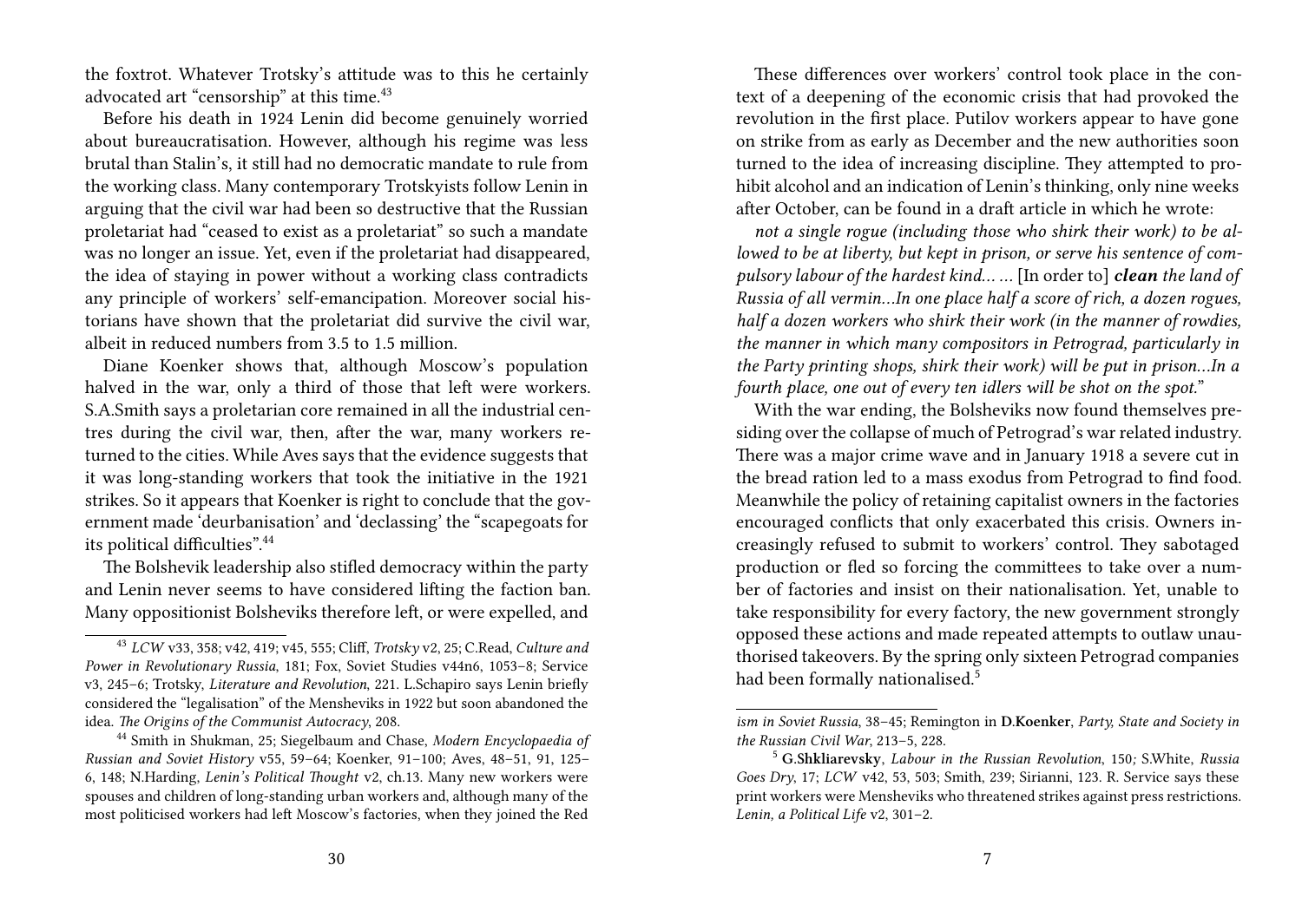# **The demise of the factory committees**

The factory committees had set up the Red Guards and had been the first workers' organisations to support Bolshevik policies in 1917. Involved in the day-to-day running of the factories they also had more experience at managing industry, and, as S.A.Smith says, the committee leaders were "the most vocal section of the party pressing for a system of central economic planning". Nevertheless the unions soon persuaded Lenin that the committees suffered from too much localism and should be subordinated to themselves.<sup>6</sup>

There certainly were cases of localism, of committees selling factory stock or hoarding resources. But the PCCFC tried hard to counter these tendencies. It distributed materials and fuel and set up organisations for technical advice.There were similar councils in fifty other cities and a national congress had elected an All-Russian Centre as early as October. Furthermore the committees were not reluctant to impose work discipline and a number even used armed guards to enforce order. All their official instructions specified the retention of technical specialists and some managed to double or treble production levels to those of 1916 and beyond. Indeed it was primarily due to PCCFC efforts that Petrograd's industry did not totally collapse that winter.<sup>7</sup>

The PCCFC did have major problems coping with the crisis but so too did the Commissariats and the SEC. These bodies had little knowledge of the local situation and often gave orders that contradicted each other, so encouraging factories to ignore the centre. In

Trotsky argued that the Bolshevik party was "obliged to maintain its dictatorship … regardless of the temporary vacillations even in the working class." While Lenin said: "we do not promise any freedom, or any democracy". He rejected the recommendations of a Cheka report calling for the legalisation of some of the socialist opposition, and his government responded to the nationwide resurgence of Mensheviks, SRs and anarchists by arresting thousands, including soviet deputies and former Bolsheviks. That year the authorities sentenced over 3,000 workers to forced labour for breaches of work discipline and the Red Army invaded Georgia in the face of much working class hostility.<sup>42</sup>

In 1922 Lenin recommended that "the application of the death sentence should be extended (commutable to deportation)… to all forms of activity by the Mensheviks, *SRs and so on*", and that: "The courts must not ban terror … but must … legalise it as a principle." He expelled 150 intellectuals from the country and party leaders banned the import of books they considered 'idealistic' or 'antiscientific'. The authorities censored plays and sheet music and by 1924 there were even attempts to forbid the public performance of

<sup>6</sup> Sirianni, *Economic,* 79–80; Smith, 203–4, 226, 256–9; Smith in Kaiser, 71; **S.Malle**, *The Economic Organisation of War Communism,* 94–5; Sirianni, 130–3. Shkliarevsky (117–19, 172–5) claims that Lenin had only supported the committees because he needed an ally in the first weeks of the new regime. This might explain his lack of support for them once the Bolsheviks gained the allegiance of the trade union congress in January. G.Swain, *Sbornik*, n12.

<sup>7</sup> Sirianni, *Economic,* 72–77; Sirianni, 109–15; Smith in Shukman, 23; Smith, 247, 260; Malle, 101. Factory committees even called for labour conscription.

*Russia…* (268–72) Figes says requisitioning continued despite "clear signals" of the famine. Meanwhile the Cheka was still ordering beatings of oppositionists. Albats, 98.

<sup>42</sup> *LCW* v32, 494–5; v45, 84; Deutscher, *The Prophet Armed*, 508–9; Sakwa, 245–6; Farber, 134–5, 197; Hatch, *Soviet Studies* v39, 560, 570; Siegelbaum, 77, 84, and in *Slavic Review* v51, 712–4; Sakwa in J.Cooper, *Soviet History*, 47; R.Debo, *Survival and Consolidation*, 178–9, 358–63; G.Suny, *The Making of the Georgian Nation,* 205. Lenin said, an offensive by the bourgeoisie "is never ruled out. Until the final issue is decided, this awful state of war will continue. And we say: '*A la guerre comme a la guerre*; we do not promise any freedom, or any democracy'. We tell the peasants quite openly that they must choose between the rule of the bourgeoisie or the rule of the Bolsheviks." He was hesitant to invade Georgia but his Central Committee supported preparations for war and he never argued for withdrawal.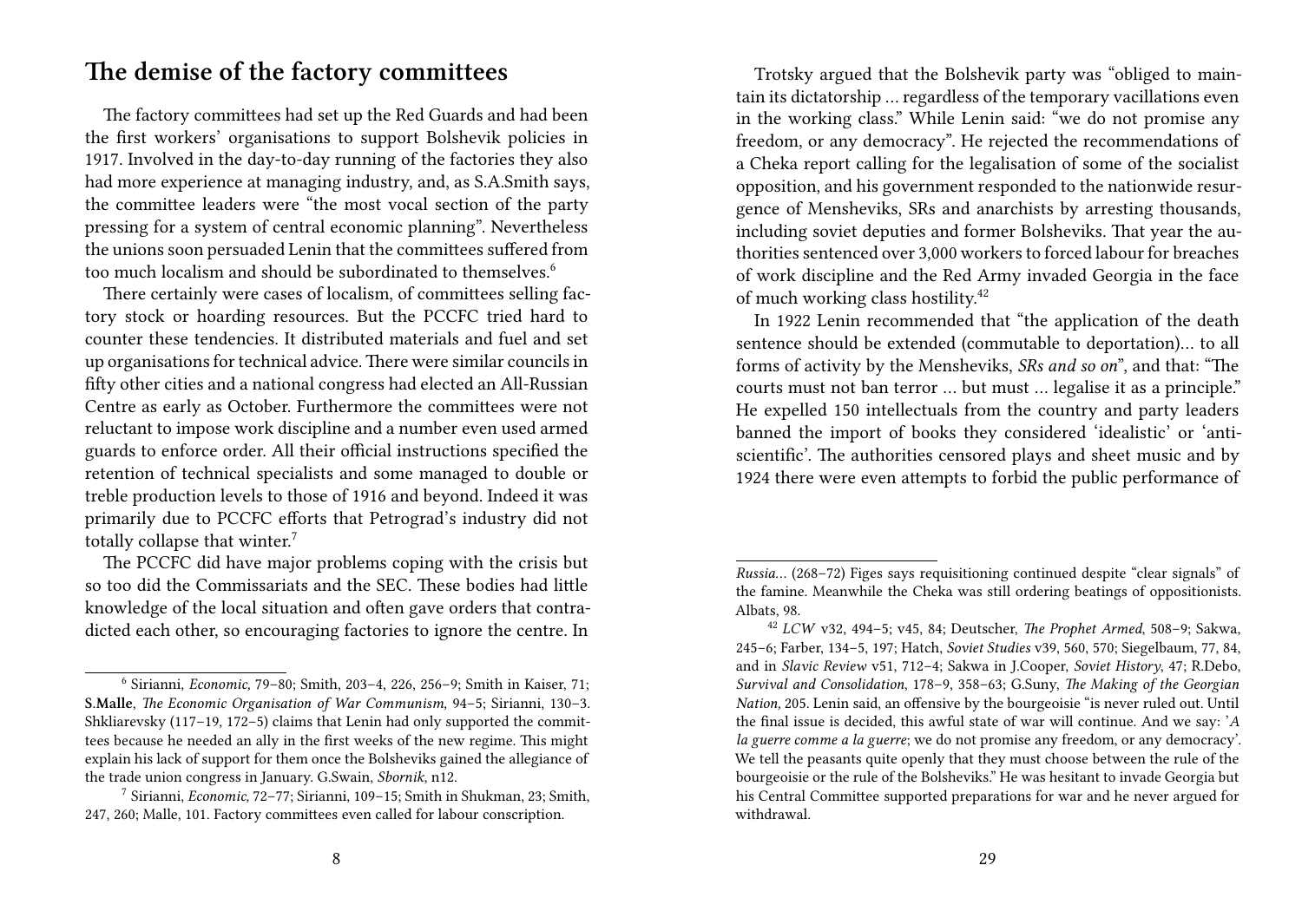the mutiny was suppressed. Still, there is no convincing evidence that the mutineers had any ties to the Whites during the rebellion itself and it appears that no foreign power even attempted to take military advantage of the situation. Moreover Lenin himself said, "there they do not want either the White Guards or our government". So the Bolshevik regime's need to suppress any rebellion calling for democracy was at least as much a factor in its attitude to the sailors as the threat of intervention from abroad. $40$ 

#### **The descent into 'Stalinism'**

'War Communist' policies had led to administrative disintegration and a widespread reliance on the black market and corruption. Yet Lenin was still signing orders militarising industries in February 1921 and Siegelbaum says: " 'statism' … reached its post-1917 height just when the military threat … was receding. Not until the party was confronted with a major revolt (*in 1921*) … was the leadership persuaded that this was not the way to proceed." The introduction of the New Economic Policy could not prevent scores of strikes that summer but it did stop them spreading. From then on market forces, rather than the government, could be blamed for workers' plight.

The appalling famine of 1921–22 killed 3–6 million people and made any revival of workers' democracy difficult in the extreme. Nevertheless the Bolshevik dictatorship had exacerbated the death toll by failing to halt grain requisitioning in time and by delaying calls for international aid. Indeed, although the civil war was over, their use of repression became more systematic than ever. $41$ 

other words the government's attempts to centralise actually led to localism $8$ 

In January the trade union congress endorsed the ARCWC instructions and called for industrial reconstruction based on foreign investment and Taylorism. The leading Bolshevik Zinoviev explicitly rejected the right to strike and asked the congress to "proclaim the trade unions state organisations". The Bolshevik union leader Ryazanov also called on the factory committees to choose "suicide" and a week later the party leadership persuaded the last factory committee conference to dissolve the committees into the unions.<sup>9</sup>

Although the committee leaders accepted this absorption into the unions they still did not want to be subordinated to them and their conference proposed that the committees themselves should elect union boards. It reaffirmed their more radical workers' control proposals and demanded the complete nationalisation of industry. However at this time the government was more concerned with trying to set up joint trusts with capitalists and a number of Bolsheviks were even favourable to some reprivatisation of the banks. Indeed it seems to have required considerable opposition from both metalworkers and the large Left Communist faction in the Bolshevik party to end negotiations with the metal industry owners in April. $10$ 

#### **Trotskyists and workers' control**

The Bolshevik leadership's attitude to the factory committees and self-management is the classic example of thinking limited by the

<sup>40</sup> Avrich, 94–5, 118–22, 217; McAuley, 389; *LCW* v32, 184, 228. Avrich says that, even if the rebels had received considerable aid, "sooner or later they were bound to succumb". There was anti-Semitism in both Kronstadt and Petrograd but it was no worse than that in the Red Army and Trotsky received hundreds of reports of his soldiers attacking Jews. Figes, 196.

<sup>41</sup> Gluckstein, 47; Siegelbaum, 37, 89; Malle, 501–6; T.Friedgut, *Iuzovka and Revolution* v2, 429–33; Edmondson, *Soviet Studies* v29, 507ff.; Lih, 254. In *Peasant*

<sup>8</sup> Sirianni, *Economic,* 72–3; Sirianni, 118–20; **W.Rosenberg**, *Slavic Review* v44n2, 227 (also in Kaiser).

<sup>9</sup> Smith, 218–21; Sirianni, 125–7.

<sup>10</sup> Sirianni, *Economic,* 65; Smith, 222–5, 239–40; **M.McAuley**, *Bread and Justice; State and Society in Petrograd 1917–22*, 216; Sirianni, 151–3; **R.Pipes**, *The Russian Revolution*, 676–7; Malle, 56–7, 159; E.Carr, *The Bolshevik Revolution* v2, 90n, 253.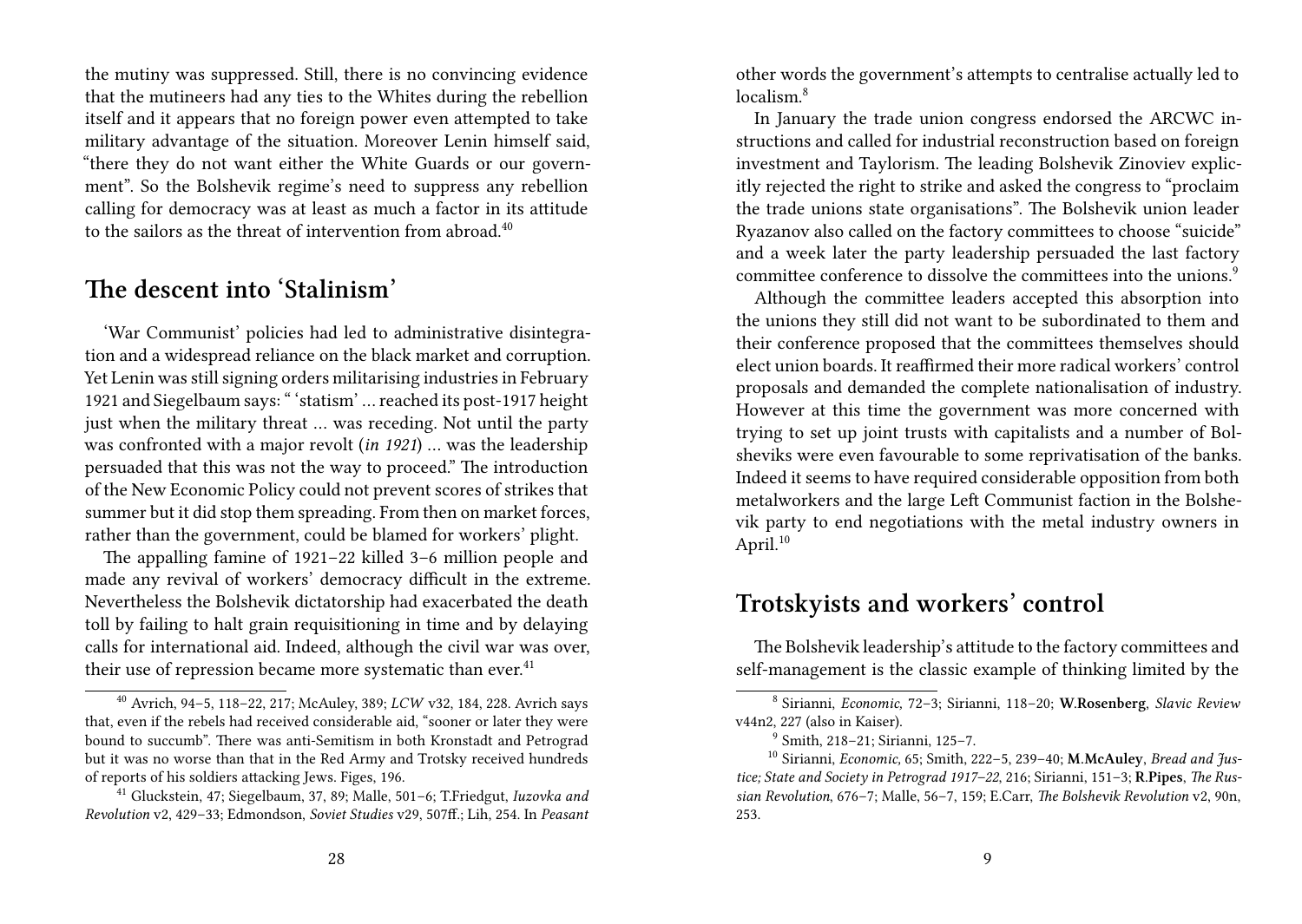Marxism of the Second International. Yet no contemporary Trotskyists have any real doubts about their initial state-capitalist programme and most simply denigrate the committees as localist. In *Critique* no.3 Goodey does accept that the committees wanted to build a centralised economic apparatus. But he also argues that, if there was an embryonic bureaucracy in 1917, the committees were very much part of it. He points out that the committee leaders often successfully resisted re-election, that many supported centralisation during the civil war and that some became supporters of Stalin. In other words the isolation of the revolution encouraged bureaucratic tendencies at every level and these should not be blamed on the Bolshevik leaders.

These are powerful arguments. On the other hand they do not excuse the fact that all the plans of the Bolshevik leadership were considerably less democratic than those of the committees or that the leadership failed to insist on democracy in the committees. The attitudes of the committees did degenerate but so too did the attitudes of officials in every part of the new state, including Lenin and Trotsky. Goodey fails to recognise that their views were as restricted by historical conditions as those of the committee leaders.

The committees also did use quite severe discipline. But at least this had an element of self-discipline unlike that imposed by the state. Furthermore the committees had the potential to try to create a system of self-management that would have slowed the process of degeneration. As the Bolshevik Tsyperovich said in 1927: "there are still more than a few old factory committee men who think, in essence, that the committees … contained within themselves enough for a further development along their original lines."<sup>11</sup>

Other Trotskyists imply that it was right to bypass the factory committees because the soviets were more representative of the whole population. Not only does this approach underestimate the rapid decline of soviet democracy itself, it suggests that alienation

The Bolsheviks tried to contain the protests with martial law, the purging of activists from the factories, mass arrests and several shootings. However sailors at the offshore Kronstadt naval base were able to continue demanding political reforms such as the freeing of socialist prisoners, new elections to the soviets and freedom to every left socialist party including the Bolsheviks. The majority of Kronstadt's Bolsheviks supported these demands but the party leadership made no serious attempts to negotiate and quickly moved to suppress the rebellion. They had to order some of their soldiers to attack the well-fortified base at gunpoint and it appears that hundreds of captured rebels were later killed.<sup>38</sup>

Trotskyists usually justify the Bolshevik's actions on the grounds that the heroic sailors of 1917 had been replaced by newly recruited peasants, easily influenced by counter-revolutionary ideas. But Evan Mawdsley and Israel Getzler cite Soviet research which shows that three-quarters of all the sailors in Kronstadt in 1921 had probably been there since World War One. It also clearly demonstrates that 90% of the sailors on the two main battleships were drafted before 1918<sup>39</sup>

White exiles had tried to help the mutineers and the main leader of the rebellion, Petrichenko, did join the Whites for a period after

<sup>11</sup> Goodey, 30–45 (and *Critique* n4 and 5); Smith, 203–8, 305; McAuley, 218.

<sup>38</sup> McAuley, 407–9; Aves, 62, 72, 114–29, 139–54, 165–82; Farber, 125, 188–9; Sakwa, 241–7; Brovkin, 392–9; Avrich, 6, 47, 71–87, 135–44, 154, 181, 207, 215– 20. Workers also demanded the removal of armed squads from the factories. The Petrograd soviet did propose a visit to Kronstadt but this was after the regime had executed 45 unarmed mutineers at Oranienbaum and had demanded they 'surrender unconditionally'. Avrich says the sailors' slogan was never "soviets without communists" but: "All power to the Soviets and not to the Parties". He also says that "the historian can sympathise with the rebels and still concede that the Bolsheviks were justified and Serge did choose the Bolsheviks over the rebels. On the other hand Serge later wrote that "it would have been easy to avoid the worst: it was necessary only to accept the mediation offered by the anarchists". **D.Cotterill**, *The Serge-Trotsky Papers*, 164, 171.

<sup>39</sup> I.Getzler, *Kronstadt 1917–21*, 207–8; Mawdsley, *Soviet Studies* v24, 509; Farber, 192–3.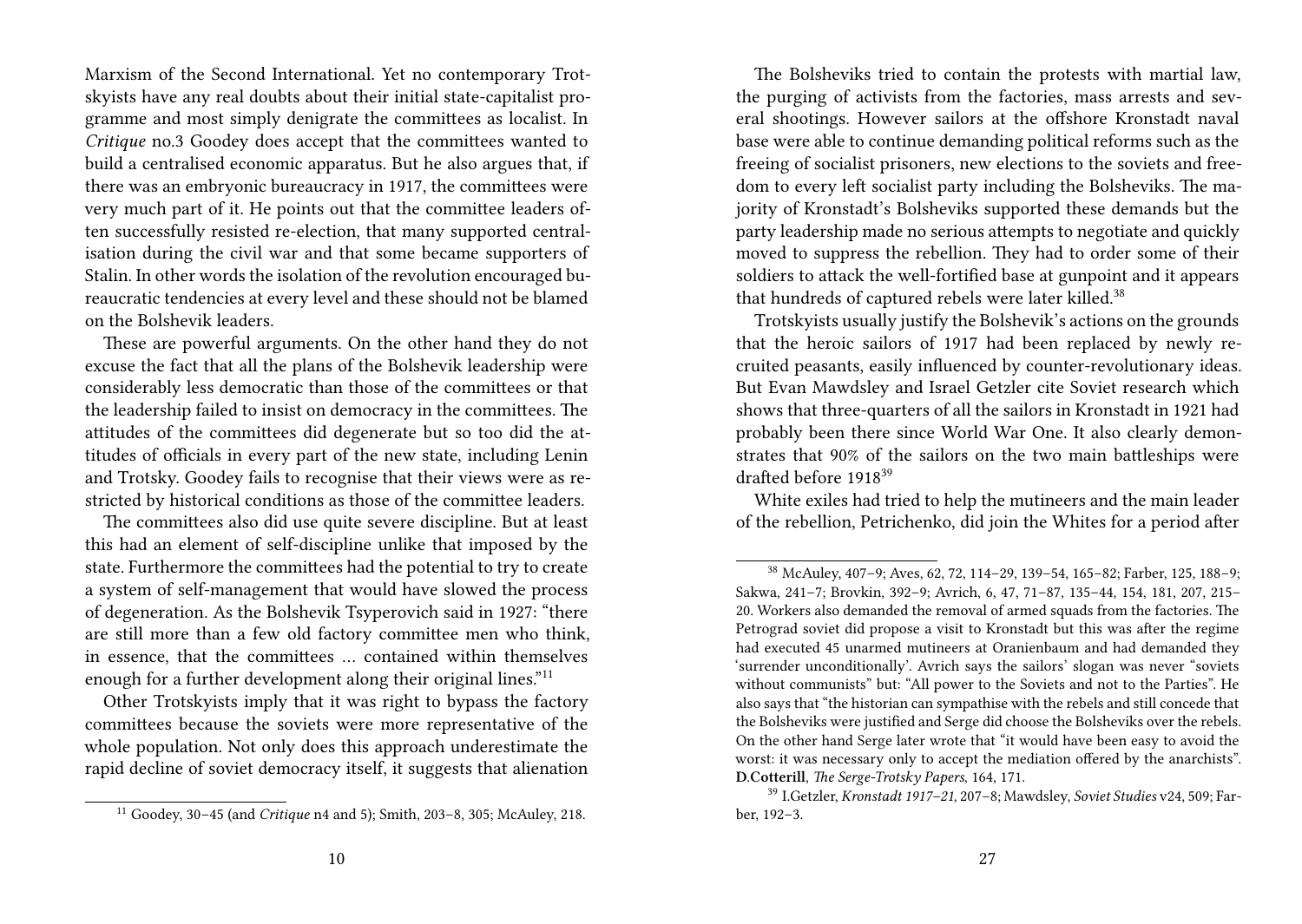banded the Ukrainian central committee, expelled a number of oppositionists and banned all factions in the party.<sup>36</sup>

#### **1921: Workers' revolt and Kronstadt**

After mass desertions earlier in the war it was the return of many peasants to the Red Army that helped clinch its victory over the Whites. Yet once this threat was over with the end of the fighting in November 1920, discontent erupted throughout the country. There were 118 peasant revolts in February 1921 alone. Unrest in the Red Army was comparable to that in the Imperial Army in 1917 and the Cheka had to put down a number of mutinies.

Zinoviev is reported to have said that 90% of the union rank-andfile opposed the government and severe food shortages provoked a huge wave of demonstrations and strikes throughout the country. These protests were mainly initiated by workers rather than opposition activists. Their demands included free elections, the reconvening of the Constituent Assembly and an end to commissar privilege. Despite his sympathies with the Bolsheviks, Lewis Siegelbaum writes that "it would appear that workers' hostility towards Communist authority was as intense as it had been four years earlier with respect to the Tsarist regime."<sup>37</sup>

from the means of production could have been significantly reduced by allowing workers to occasionally take part in national planning. Yet people would still have suffered the same relations at work as they do under capitalism. Certainly you cannot build communism in one country. However it should be obvious to Marxists that capitalists can hold considerable power, whether or not there is formal democracy, by owning the means of production but workers can only do so if they democratically control production.

# **Lenin debates the Left Communists**

The Brest-Litovsk peace treaty ceded three quarters of the Soviet state's iron and coal to Germany and, by the spring of 1918, half of Petrograd's work force was unemployed. A debate then developed on how to survive this crisis while waiting for revolution in the West. Lenin argued that "we must 'suspend' our offensive" on capital because the priority was to organise production in the enterprises they had already expropriated. He began campaigning for 'one-man management' at work, claiming that there is "absolutely *no* contradiction in principle between soviet (*that is*, socialist) democracy and the exercise of dictatorial powers by individuals." He also wrote that: "We must learn to combine the 'public meeting' democracy of the working people — turbulent, surging, overflowing its banks like a spring flood — with *iron* discipline while at work, with *unquestioning obedience* to the will of a single person."<sup>12</sup>

None of the Left Communist leaders, such as Bukharin, Preobrazhenski, Radek, Bela Kun or Osinsky, had supported the factory committees but their approach was not dissimilar. Osinsky argued that Lenin's programme of combining "capitalists and semibureaucratic centralisation" with "obligatory labour" would lead to "bureaucratic centralisation, the rule of various commissars, the

<sup>36</sup> Farber, 84–6, 30; Sirianni, 232–3; Aves, 57, 66–7, 178, 167–9; Siegelbaum, 36, 82; Fitzpatrick, 101. Serge witnessed the rigging of an election to ensure Lenin's victory in the trade union debate. Lenin said they should "keep quiet" on state/union "coalescence" because it was happening anyway, and, although he advocated strike funds during the NEP, most strikes occurred without union sanction. Serge, *Memoirs of a Revolutionary*, 123, 115; *LCW* v32, 26–7, 61; Hatch in Fitzpatrick, *Russia in the Era of the NEP,* 64–5.

<sup>37</sup> Figes, *Past and Present*, n129, 199; **P.Avrich**, *Kronstadt 1921,* 14, 20; Hagen in Fitzpatrick, *Russia in the era of the NEP*, 161; Farber, 88; Siegelbaum, 77. Service says there were already secret shops for Bolshevik officials, and over 4,000 soldiers were executed in 1921. *New Statesman*, Jan. 27, '95, 22–3; Volkogonov, *Trotsky…,* 181.

<sup>12</sup> *LCW* v27, 245–6, 253, 267–71. Lenin was still defending local nationalisations in January but had clearly changed his mind by the spring.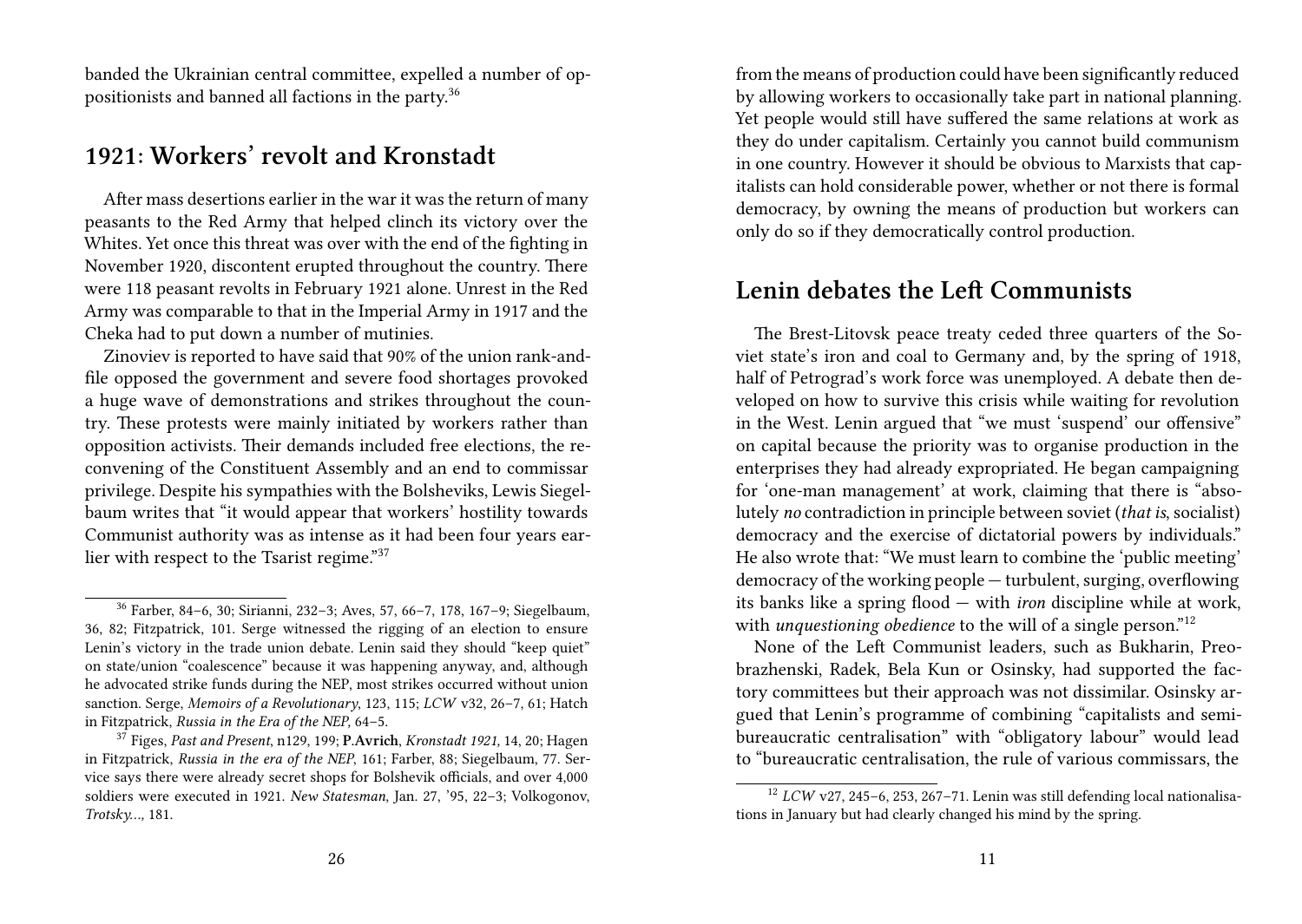deprivation of local soviets of their independence, and in practice the rejection of the type of 'commune state' administered from below." Having chaired the SEC, Osinsky appreciated the depth of the economic crisis but he still advocated an alternative system of economic democracy based on the economic councils.<sup>13</sup>

Unfortunately Lenin dismissed his arguments. In *'Left Wing' Childishness and the Petty Bourgeois Mentality* he wrote that: "While the revolution in Germany is still slow in 'coming forth', our task is to study the state capitalism of the Germans, to spare *no effort* in copying it and not to shrink from adopting *dictatorial* methods to hasten the copying of it."

In March the Bolsheviks resolved to adopt "mercilessly resolute, and draconian measures" to heighten discipline and Lenin said "punishment [for breaches of labour discipline] should go to the length of imprisonment". The authorities appointed Commissars to run a number of factories and they introduced "dictatorial" powers to try to contain the crisis on the railways. Preobrazhenski responded by warning that "the dictatorship of individuals will be extended from …the economy to the Russian Communist Party", and by May some Left Communists were indeed expelled.<sup>14</sup>

It took the threat of capitalists transferring enterprises to German ownership under the terms of the Brest-Litovsk treaty, as well as widespread workers' unrest, to finally compel the government to announce the nationalisation of all large-scale industries in June. However nationalisation often led to factory committees being restricted to their original monitoring role and, once the civil war was

possible intensification of the principle of the state … which embraces the life of the citizens authoritatively in every direction".

Having militarised the rail union, Trotsky then proposed that every union should become completely subordinated to the state. At first Lenin supported him, but around 80% of the Petrograd work force took strike action that year and the union leaders soon persuaded Lenin that Trotsky's overt totalitarianism was inadvisable. So Lenin now opposed him using the argument that the unions needed a measure of autonomy so they could protect workers from their "workers' state with a bureaucratic twist". He then organised the defeat of Trotsky's faction at the 1921 party congress, a blow from which the Red Army leader never fully recovered.<sup>35</sup>

Lenin's surprising support for union autonomy never went beyond rhetoric. His government forcibly purged any independent unions, such as the printers', bakers' or women's unions, and when the 1921 trade union congress voted for union autonomy he had the decision reversed and the congress leaders demoted. Furthermore, although the unions, the SEC and the Moscow party all put up considerable resistance to 'one-man management', Lenin continued to oppose collegial administration, saying that they should "struggle against the remnants of [*this*] notorious democratism … all this old harmful rubbish."

Lenin and his supporters were even more hostile to Alexandra Kollontai and the Workers Opposition who proposed that the unions should elect the various economic organs. The party leadership imposed their own people on the metalworkers' union, dis-

<sup>13</sup> R.Daniels, *A Documentary History of Communism* v1, 100; Sirianni, 146–9.

<sup>14</sup> R.McNeal, *Resolutions and Decisions of the CPSU* v2, 48; *LCW* v27, 300, 338–40; v42, 86; Smith, 247–5; Malle, 112; *Critique* pamphlet n1, 'Theses of the Left Communists', 5; R.Kowalski, *The Bolshevik Party in Conflict,* 21. Shkliarevsky (188) cites Lenin saying: "Entrepreneurs should be entrusted with creating the norms of labour discipline".

<sup>35</sup> Trotsky, *The Revolution Betrayed*, 28–9, 169–70, 137 and *Terrorism and Communism,* 143, 162–3; *LCW* v33, 58; Tsuji, *Revolutionary Russia* v2n1, 67–8, 59; Service, 153; Brovkin, 287–99; Aves, 81, 33, 69; **S.Fitzpatrick**, *The Russian Revolution* ('94), 100; M.Brinton, *The Bolsheviks and Workers Control*, 61–4. Trotsky also said "the working class …must be thrown here and there, appointed, commanded, just like soldiers" and compulsory labour "is the basis of socialism". At least 82 railworkers were shot that year.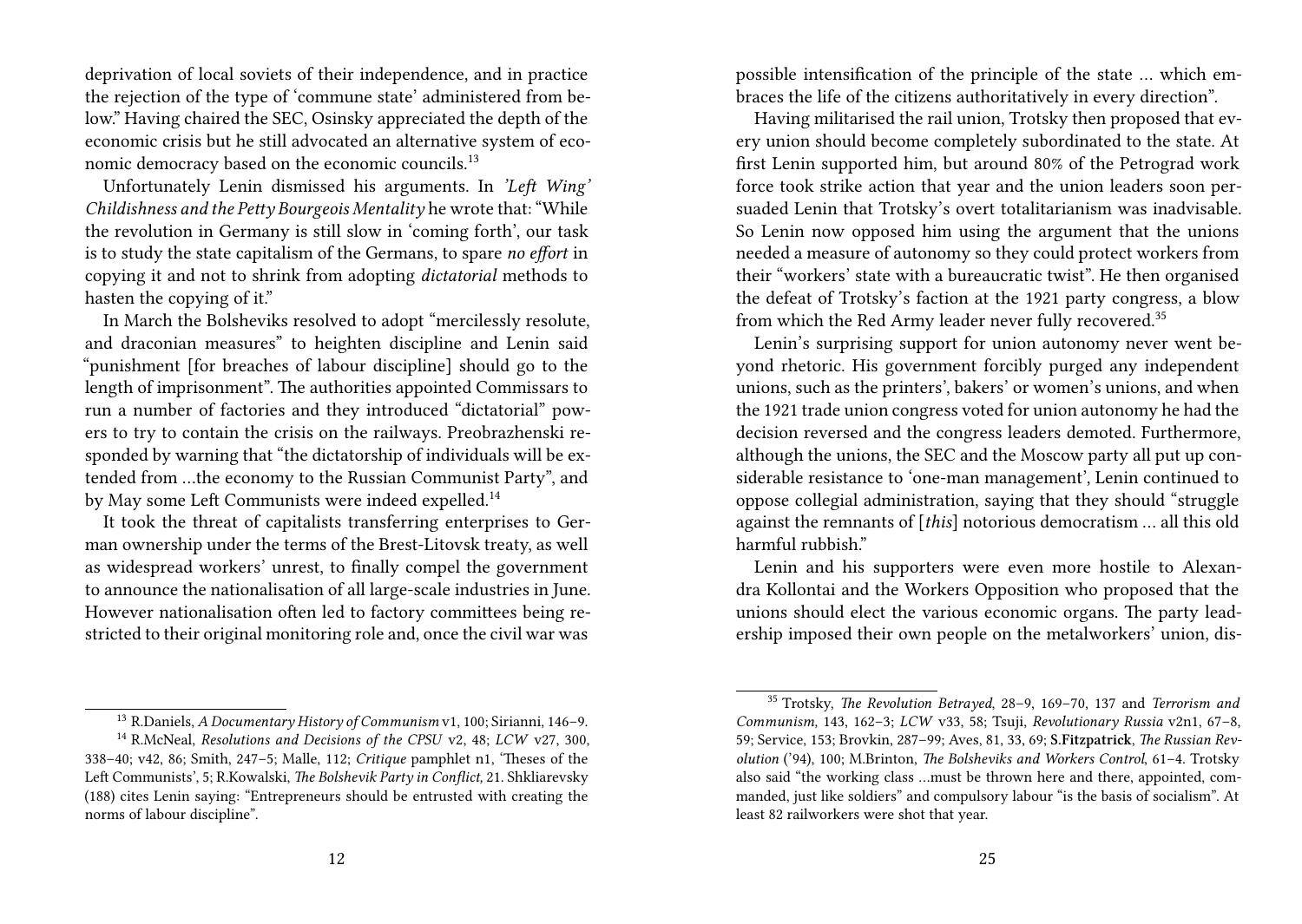with what Lenin at one point called, "merciless arrests". There were also shootings and when a strike coincided with an army mutiny in the strategically important town of Astrakhan perhaps as many as 2,000 people were killed in street clashes.<sup>33</sup>

Such events were a product of civil war conditions but 'War Communist' measures like the militarisation of labour were also intensified for post-war reconstruction. Indeed Bukharin admitted that they had "conceived War Communism …not as being related to the war", and he wrote that: "proletarian compulsion in all its forms, from executions to compulsory labour, constitutes, as paradoxical as this may sound, a method of the formation of a new communist humanity." This text has since been published with Lenin's notes and against this sentence the Bolshevik leader has simply written the word "precisely". At one point Lenin did say that there "is not yet anything communist in our economic system". However on several other occasions he described their policies towards the peasantry as "communist" and in 1919 he stated that: "the organisation of the communist activity of the proletariat and the entire policy of the Communists have now acquired a final, lasting form."<sup>34</sup>

Trotsky also said that they had hoped "to develop these methods of regimentation directly into a system of planned economy… In other words, from 'military communism' it hoped gradually, but without destroying the system, to arrive at genuine communism." Lenin later convinced him that they had been wrong to assume they could run the economy on "communist lines" at this time. But, in 1920, Trotsky wrote that the "militarisation of labour … represents the inevitable method of organisation and disciplining of labourpower during the period of transition from capitalism to socialism", and that "the road to Socialism lies through a period of the highest

<sup>33</sup> McAuley, 239–52; Aves, 69, 41–55; Sakwa, 94–5; R.Pipes, *The Unknown Lenin*, 66; Brovkin, 67–95.

under way in December, it was decided to appoint all management from above.<sup>15</sup>

#### **Soviet democracy before the civil war**

In contrast to their attitude to self-management the Bolshevik leadership did claim a commitment to soviet democracy. Their dissolution of the Constituent Assembly can be justified as a defence of this democracy and their coalition with the Left SRs had nationwide support. Nevertheless in his study of one of Petrograd's local soviets Alexander Rabinowitch points out that the breakdown of democratic practices … began almost at once after October." At a higher level the central government only submitted a fraction of its decrees to the Central Executive Committee of the national soviet. Eighty per cent of senior bureaucrats had been officials before the revolution and T.H.Rigby says that "the structural changes were scarcely greater than those sometimes accompanying changes of government in Western parliamentary systems."<sup>16</sup>

Despite some opposition, the authorities began absorbing the workers' militias into the Red Army from January 1918. Lenin removed the stipulation that enlistment should be voluntary and, with the failure to hold back the German army, Trotsky was soon

<sup>34</sup> Aves, 5, 37; L.Szamuely, *First Models of the Socialist Economic System* p108n; Bukharin, *The Economics of the Transition Period*, 160, 221; *LCW* v30, 143– 4, 286; v27, 439; v33, 58–64, 421–2.

<sup>15</sup> Rosenberg, 236; **D.Mandel**, *The Petrograd Workers…* v2*,* 378. Lenin angrily rejected proposals that workers in nationalised industries should elect the majority of their management boards even though they would still be subject to the SEC. Consequently the June congress of economic councils decided that only a third of management was to be elected by workers and the rest by the economic councils or the SEC.The SEC could permit the regional unions to nominate a third of management but union leaders were becoming increasingly dependent on the new regime for funding and jobs and the trade union council even opposed workers meeting during work hours. Smith, 241; Sirianni, 123–9,155–7, 213–7, 225–7; Malle, 115–7.

<sup>16</sup> Rabinowitch in Koenker, 153, 138; Sirianni, 204; T.Rigby, *Lenin's Government*, 51, 62.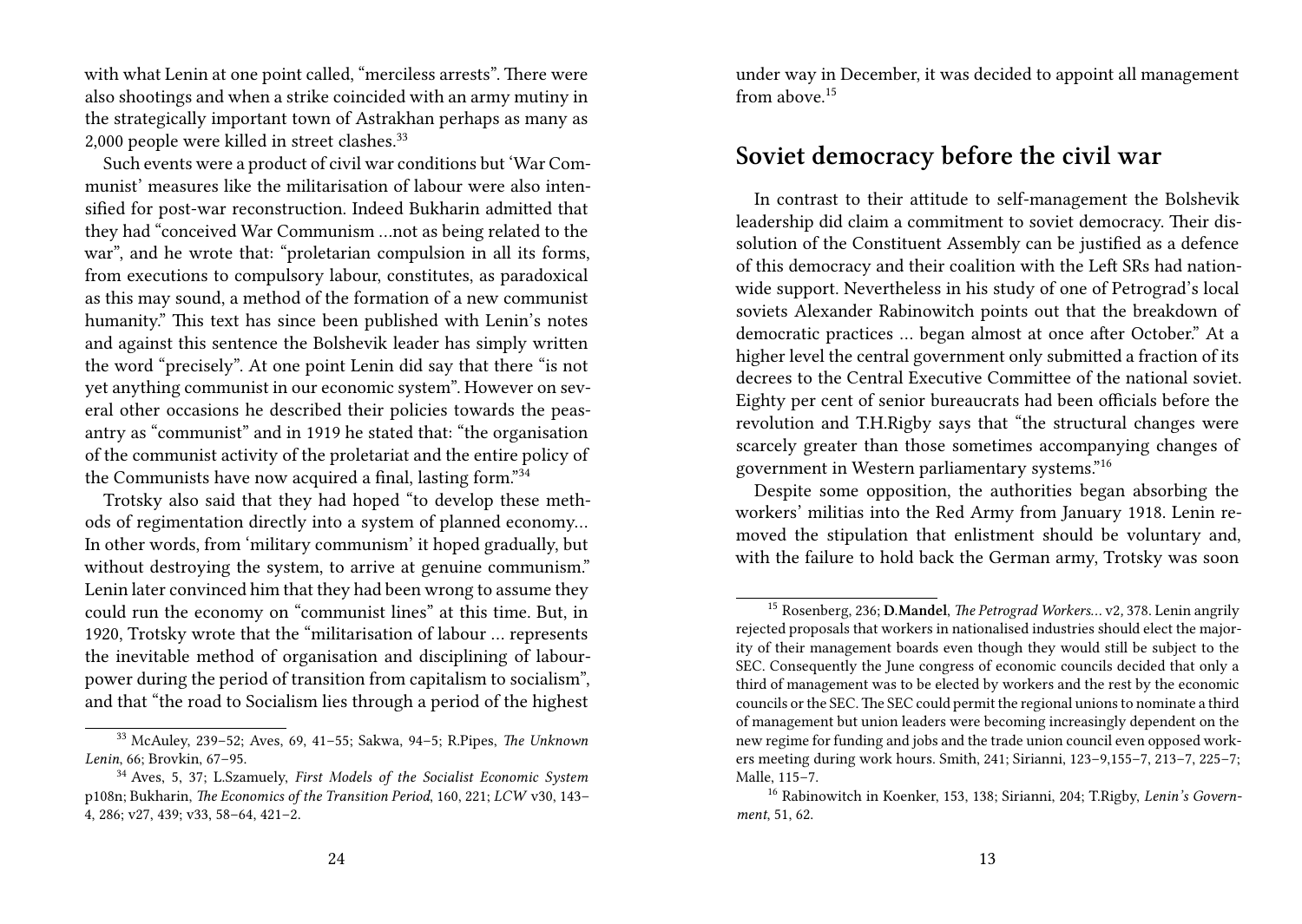trying to disband the soldiers' committees and end their right to elect officers.

Meanwhile the desperate economic crisis led to a significant fall in support for the Bolsheviks that winter. Party membership temporarily plunged by 70% and the subsequent increase in support for the Mensheviks and SRs led to members of these parties being driven out of some soviets. This may have been justified for the SRs but, although the Mensheviks were very hostile to the new regime, the majority of them had always kept to non-violent opposition. Indeed the Bolsheviks had some difficulty finding justifications to ban their papers and tried to do so merely on the grounds that they had reported about conflicts between workers and the government.<sup>17</sup>

Not surprisingly Menshevik and SR activists now argued that the soviets were no longer representative and by March they had set up an 'Assembly of Factory Representatives' in Petrograd. Its delegates blamed the economic crisis on everything from the factory committees to the government and even on the whole "experiment of soviet socialism". Ryazanov quipped that the situation seemed to be the direct opposite of that a year earlier and Bolshevik representation in the Kronstadt soviet fell from 46 to 29%. The party also lost every recorded election held in the provincial capitals that spring and the anti-Bolshevik historian Vladimir Brovkin shows that local Bolsheviks resorted to arrests, shootings and the forcible disbanding of many of the newly elected soviets.<sup>18</sup>

The first concerted action of the political police, the Cheka, took place at this time when they raided anarchist centres through-

eas only 'working people' could stand for soviet elections, not Bolsheviks or SRs, but there were no restrictions on their press provided they did not advocate an armed uprising. However in the summer of 1919 the Bolsheviks executed several of Makhno's officers and tried to ban the Makhnovist peasant congresses. From then on the two sides fought fiercely whenever the White threat diminished. Both sides shot prisoners but Makhno's army tended to restrict executions to those in authority whereas the Bolsheviks shot many rank-and-file Makhnovists.<sup>31</sup>

## **'War Communism'**

As the war intensified, many workers left the factories to search for food and industrial production collapsed. Lenin had been advocating "universal labour conscription" since before the revolution and in 1919 the militarisation of labour was widely used to cope with this desperate situation, with all citizens becoming liable for compulsory labour duty by 1920. Both Lenin and Trotsky advocated the use of "concentration camps" to deal with absenteeism and, in Moscow alone, the authorities executed 47 people for 'labour desertion'<sup>32</sup>

To support the war against the Whites many workers worked day and night just for food but, when rations became intolerable, strikes often broke out. They occurred in all the major cities and compulsory labour and repression were important issues in a number of disputes. The stoppages in Petrograd in 1919 involved at least half the work force but Mary McAuley says they "posed no real threat to Bolshevik rule". This did not prevent the authorities from responding

<sup>17</sup> McAuley, 91–4, 62; Adelman, *Russian History* v9, 93; P.Kenez, *The Birth of the Propaganda State*, 43; R.Wade, *Red Guards and Workers' Militia…*, 318–29; Shukman, 186.

<sup>18</sup> **Farber**, *Before Stalinism…*, 22–3, 194–5; Remington, 101–5; McAuley, 94; V.Brovkin, *The Mensheviks after October* (henceforth **Brovkin**, *Mensheviks*)*,* ch.5; *LCW* v27, 126, 133, 272. Shkliarevsky (154) says Red Guards opened fire to disperse workers in Tula in January 1918 and Brovkin that 28 were shot that spring in the Urals.

<sup>31</sup> Farber, 123; Service, 43; M.Palij, *The Anarchism of Nestor Makhno,* 151–2, 175–7, 212–19; M.Malet, *Nestor Makhno…*, 32, 39, 100, 129, 136.

<sup>32</sup> Sakwa, 62–90; *LCW* v26, 65, 467–8; v42, 170; J.Bunyan, *The Origin of Forced Labour in the Soviet State*, 88, 127, 166. Dzerzhinsky even recommended "concentration camps" for "lateness". Pipes, 834.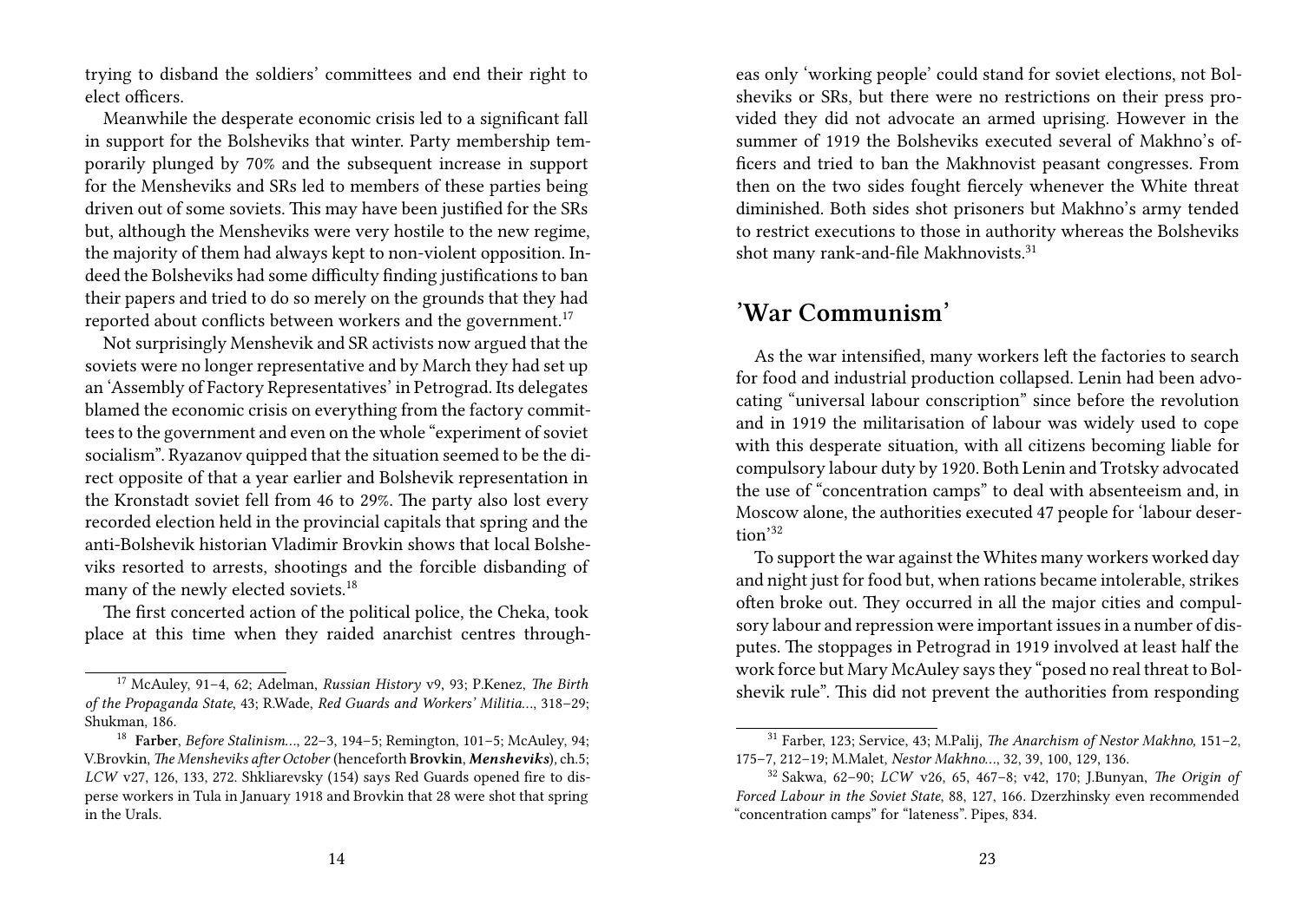without resorting to compulsion as far as the backward section of the proletariat was concerned."

Estimates of the numbers executed include 50,000 and 140,000 and George Leggett lists many unsubstantiated accusations of torture. Victor Serge later claimed that "during the civil war there was perfect order behind the front itself… There was nothing to prevent the functioning of regular courts." But most of those killed never had a trial and one Cheka member recalled that "our Red detachments would 'clean up' villages exactly the way the Whites did. What was left of the inhabitants, old men, women, children, were machine-gunned for having given assistance to the enemy."<sup>30</sup>

The Bolshevik leadership sometimes clearly encouraged brutality. For instance, as the Whites threatened Petrograd, Lenin asked Trotsky: "Is it impossible to mobilise another 2,000 Petrograd workers plus 10,000 members of the bourgeoisie, set up cannons behind them, shoot a few hundred of them and obtain a real mass impact on Yudenich?" Trotsky thankfully disregarded this but the Bolsheviks did use terror against whole groups of people such as the Cossacks or the Tambov peasants. The Tambov rebellion of 1920–21 was extremely brutal and the Red Army crushed the uprising with the burning of villages and mass executions. One government order demanded that peasants should be shot simply for "giving shelter to members of a 'bandit's' family".

The Terror encouraged many anarchists to join Nestor Makhno's peasant movement in the Ukraine. This movement was much more popular than the Bolsheviks in some areas so the Red Army made three successful alliances with him against the Whites. In these arout Russia. In Moscow they raided 26 centres, leaving 12 Cheka agents and 40 anarchists dead in the process. These anarchists had been armed and could have posed some physical threat. On the other hand the leading Cheka official, Peters, has written that: "In Moscow in general at that time there was a peaceful mood, and the Moscow military commissariat even issued arms to the anarchist headquarters". So the raids certainly had a political motive and in May the authorities closed down several anarchist periodicals.<sup>19</sup>

# **The summer of 1918**

All the restrictions on workers' democracy described so far occurred *before* the full scale civil war. From May the Soviet government did have to deal with the first major clashes of that conflict but the war did not get going in earnest until October. Moreover the extent to which the Bolsheviks had lost popular support even before the first anniversary of October is striking.

Many Bolshevik workers left their factories to work or fight for the new state. However the fact that many of the remaining workers appear to have stayed away from its first May Day celebrations must have worried the new authorities. Against the party's wishes Petrograd's local soviets now set up several "non-party" workers' conferences. At these meetings the delegates had many criticisms of the government's handling of the economic crisis as well as its requisitioning of grain from the peasants. Some also made demands for a more broad based government and the reconvening of the Constituent Assembly.

The killing of at least one worker at a demonstration for bread then led to several factory meetings making similar demands and

<sup>30</sup> Farber, 117–19; *LCW* v35, 349; v30, 510; Leggett, 465, 198, 184, 328–33, 349; E.Poretsky, *Our Own People,* 214. In the first months repression was relatively mild and many prisons had education facilities. However concentration camps were set up from July 1918 and mortality reached 30% in those in the north. Leggett says they were sometimes cleared by mass executions. The death penalty was formally abolished in 1920 but it was evaded by the local chekas and revoked by the summer. M.Jakobson, *The Origins of the Gulag,* 37, 23–4, 40.

<sup>19</sup> P.Avrich, *The Russian Anarchists,* 183–9; **R.Sakwa**, *Soviet Communists in Power, a Study of Moscow…,* 171. Serge later wrote that counter-revolutionaries had infiltrated these centres, but the Cheka did not justify the raids in these terms at the time.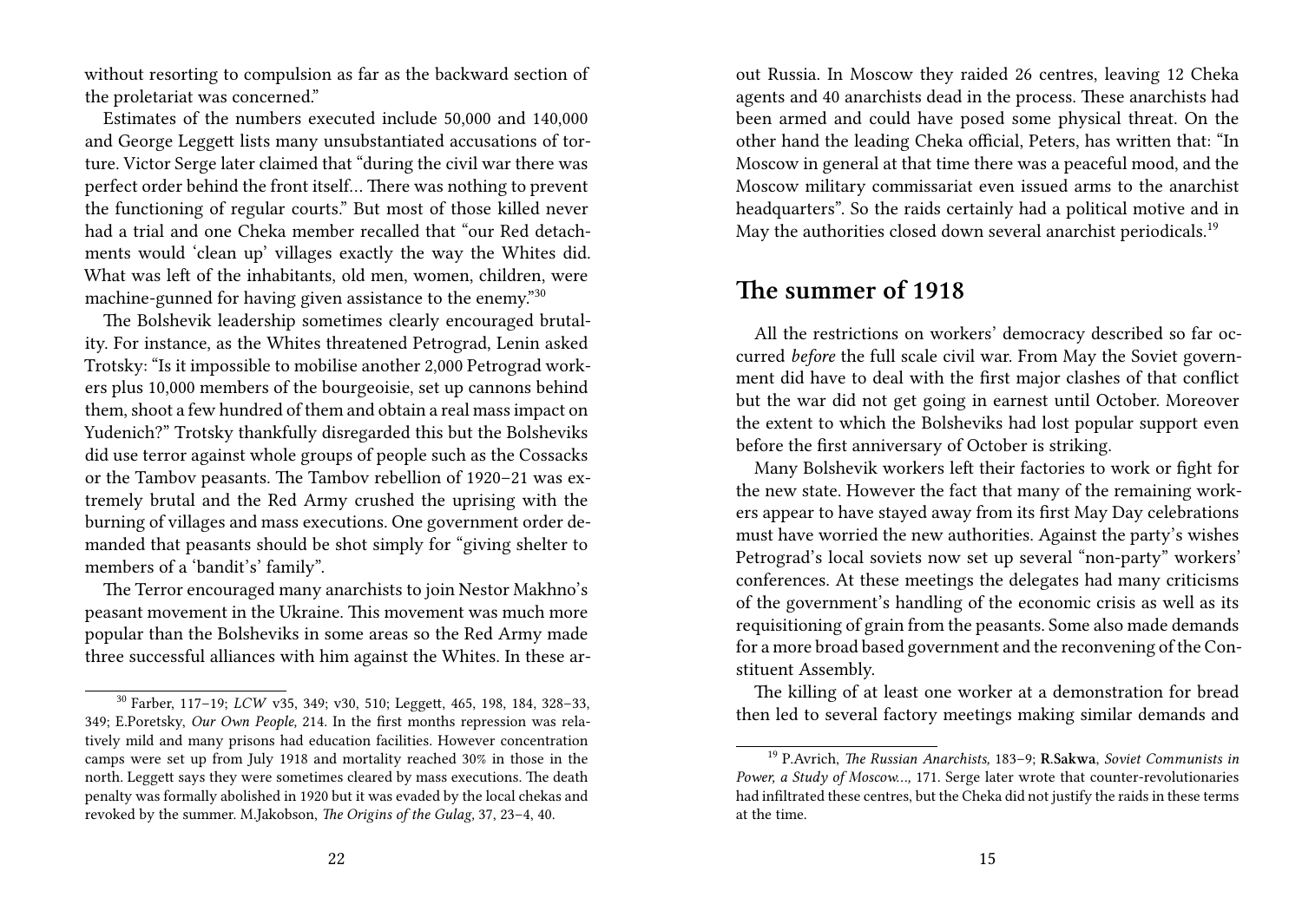taking strike action. This in turn led to arrests that helped provoke a wave of demonstrations, meetings and eighteen strikes, mainly against repressive acts such as shootings and censorship. Most of those involved in this agitation were metalworkers who had been major supporters of the Bolsheviks in October but had been severely affected by unemployment.<sup>20</sup>

Hunger was a major cause of this discontent. The Soviet state had lost a quarter of its arable land to Germany and this, combined with transport difficulties, led to a situation in which during some months only 6% of the grain allocated to Petrograd and Moscow was delivered. Emergency measures were certainly needed if the cities were not to starve but Lenin's approach was disastrous. He blamed the crisis on grain hoarding by the better-off peasants, the kulaks. "Merciless war" was declared on them and the compulsory requisitioning of peasants' produce began in May.

This rapidly turned into indiscriminate pillaging which discouraged planting and helped provoke over a hundred large scale peasant revolts that year alone. These armed uprisings involved all the peasantry, not just the kulaks, and Lenin's furious response to one revolt in Penza was to instruct local Bolsheviks to carry out "ruthless mass terror" and to: "Hang no fewer than a hundred wellknown kulaks, rich bags and bloodsuckers (and be sure that the hanging takes place in full view of the people)."<sup>21</sup>

The Menshevik leadership expelled members who actively supported such armed revolts. However they remained neutral in the first clashes of the civil war and in June the national Soviet excluded all its Menshevik delegates and called on the local soviets to do

provinces it appears that the same person frequently became chair of the party, soviet and Cheka, and, despite his unease, a personality cult soon began to develop around Lenin.

High-ranking party members in the Democratic Centralist group and union based Workers' Opposition had many criticisms of this situation. They argued for elections, not appointments, to posts and the Military Opposition called for less harsh discipline in the army. Trotsky's order to have "every" deserter on the Southern Front "shot" was never fully implemented but he advocated executions for people who merely harboured deserters. Indeed Lenin admitted that Red Army discipline was more "strict" than that of "the former government".<sup>29</sup>

# **The Red Terror**

The Red Terror was partly a reaction to the greater horrors of the anti-Bolshevik terror in which 23,000 Reds were killed in Finland and 100,000 Jews were murdered in the Ukraine. Nevertheless Lenin repeatedly advocated terror even before the attempt on his life in September 1918. For example during one anti-Bolshevik revolt he told the authorities to organise "mass terror, *shoot and deport the hundreds* of prostitutes who are making drunkards of the soldiers."

Such attitudes enabled the Cheka to acquire widespread powers with virtually no external controls. By the end of the war its head, Dzerzhinsky, was able to say that "the prisons are packed chiefly with workers and peasants instead of the bourgeoisie", and one of his chief lieutenants, Latsis, wrote that: "there is no sphere of life exempt from Cheka coverage." Lenin himself said that "during the war — anybody who placed his own interest above the common interests … was shot… we could not emerge from the old society

<sup>20</sup> Rosenberg, 230–8; McAuley, 99–108; Shkliarevsky, 155; J.Von Gelderen, *Bolshevik Festivals*, 88–91.

<sup>21</sup> **R.Medvedev**, *The Bolshevik Revolution*, 156–9; O.Figes, *Peasant Russia, Civil War,* 197–8, 253–7, 335; Sirianni, 177–9, 189; *LCW* v36, 489, 695n; Farber, 46; **R.Service**, *Lenin, a Political Life* v3, 43. In *State within a State* (97) **E.Albats** cites Cheka documents authorising "concentration camps" for Mensheviks as early as spring 1918.

<sup>29</sup> McAuley, 135–9; **D.Gluckstein**, *The Tragedy of Bukharin*, 38; N.Tumarkin, *Lenin Lives!*, ch.13; Farber, 173; B.Pearce, *How the Revolution was Armed* v1, 487– 8; *LCW* v33, 70–1.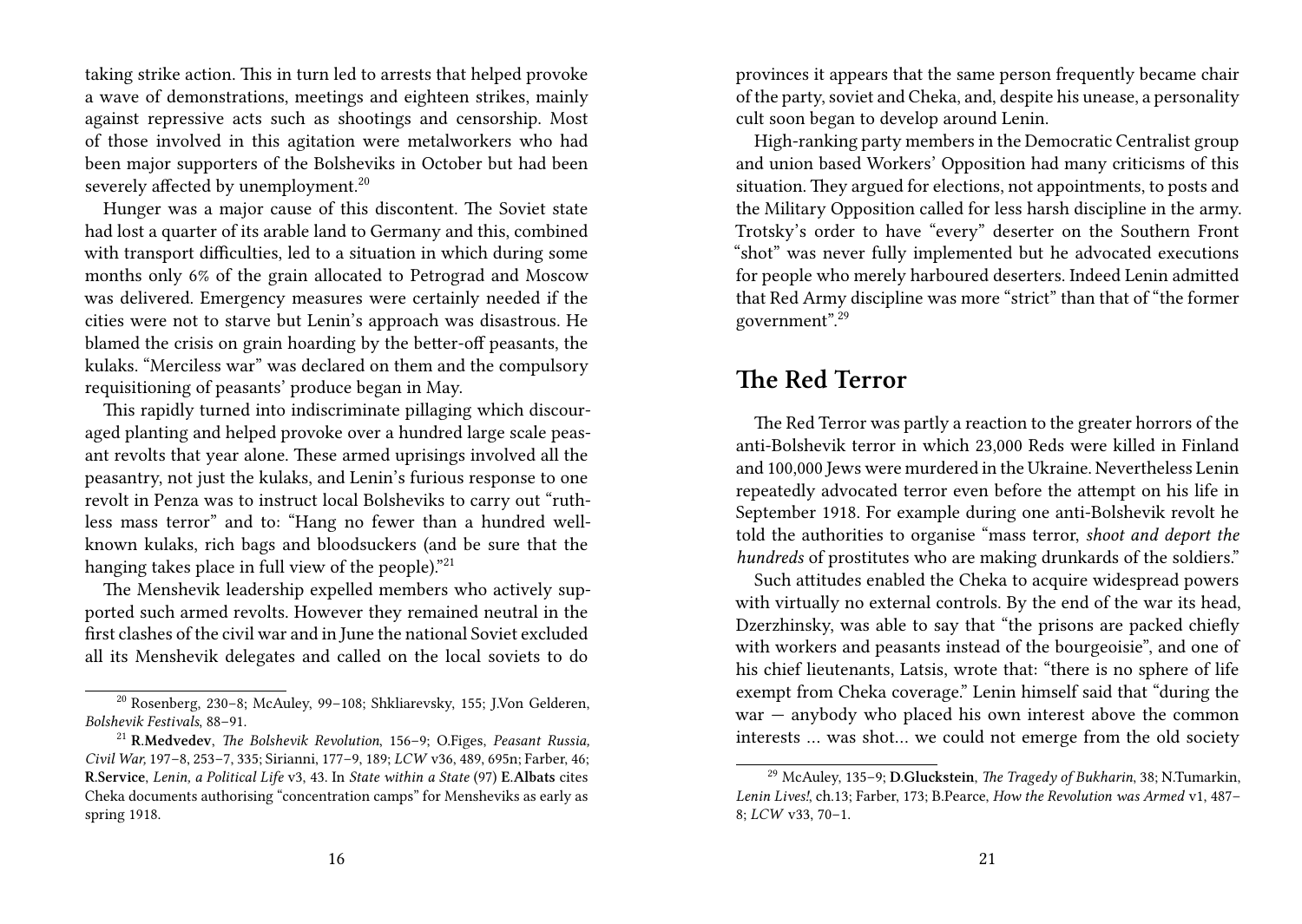soon closed this publication down again and the repeated arrests of leaders and outright bans in some towns made organised existence extremely difficult. This repression continued even when the Mensheviks recruited for the Red Army from the autumn of 1919.<sup>27</sup>

The authorities treated the anarchists and SRs in a similar way and Richard Sakwa says "there is mass evidence to support accusations of electoral malpractice." Non-Bolshevik representation at the national Soviet congress fell to only 3% but Lenin was not particularly disturbed that many workers could no longer elect the representatives of their choice. He openly said: 'Yes, it is a dictatorship of one party! This is what we stand for and we shall not shift from that position because it is the party that has won … the position of vanguard of the entire … proletariat. This party had won that position even before the revolution of 1905.' " He also said, "all claptrap about democracy must be scrapped", and in *'Left-Wing' Communism — An Infantile Disorder*, he dismissed concerns about substitutionism, "about the dictatorship of leaders *or* the dictatorship of the masses" as "ridiculous and childish nonsense".<sup>28</sup>

Lenin's reluctance to allow real soviet democracy is not surprising considering that, despite all the repression, non-Bolshevik candidates still managed to win a third of the seats elected in Petrograd factories in 1920. However the result of his policies was now a dictatorship over the proletariat rather than one of the proletariat. In the

likewise. Meanwhile the mood in the factories finally persuaded the Petrograd soviet to hold the elections that it should have held in March. During the election campaign Commissar Volodarskii was assassinated and, although the Petrograd authorities ignored Lenin's call for "mass terror", they did declare martial law and forbid meetings.<sup>22</sup>

The election results in the factories gave the Bolsheviks around 50% of the vote, which, combined with significant support in the Red Army, still gave them a democratic majority in Petrograd. Nevertheless they had needed to resort to lay-offs, lockouts and widespread arrests to contain that summer's protests, and Assemblies of Factory Representatives had continued to spread to other regions. The Assemblies made preparations for a national congress and called a general strike for 2 July. Consequently the newly elected Petrograd soviet decided to ban the movement. Machine guns were placed at strategic points in both Petrograd and Moscow, and the Moscow Assembly, which had apparently attracted 4,000 workers, had its delegates arrested.

The outcome was that, although a few strikes and protests continued that summer, the response to the Assemblies' general strike call was very limited and the movement soon collapsed. Yet repression was not the only factor in this collapse. Workers' indifference was also important and the Assemblies appear to have been unable to provide an alternative to Bolshevik policies. On the other hand, in contrast to the view that the civil war simply created problems for the Bolsheviks, it could be argued that the threat from the Whites

<sup>27</sup> Brovkin, *Mensheviks*, ch.9; Farber, 99, 124–5; **J.Aves**, *Workers against Lenin*, 37, 18–20, 56, 72; V.Broido, *Lenin and the Mensheviks*, 39; Brovkin, 63–6, 119, 167, 284–7; McAuley, 137–8. The Central Committee exhorted Bolsheviks to "imprison and sometimes even to shoot hundreds of traitors among the Kadets, the politically neutral, the Mensheviks and Social Revolutionaries, who act (some with arms, some conspiring, others agitating against mobilisation, like the printers and the railwaymen among the Mensheviks) *against* the Soviet Government, i.e. *for Denikin.*" Leggett, 319.

<sup>28</sup> Sakwa, 178; Farber, 27; *LCW* v29, 535; v30, 506; v31, 175–6, 40–1, 49. In 1919 anarchists threw a bomb at the Moscow Bolshevik leadership in revenge for continued arrests. The attack was disavowed by most anarchist leaders but it provoked further repression. Avrich, *The Russian Anarchists*.

<sup>22</sup> I.Getzler, *Martov*, 181; Farber, 124, 27; *LCW* v35, 336; McAuley, 103–7, 381; Rosenberg, 236. Some Trotskyists claim the Menshevik leader Martov told rail workers they should be "friendly to the Czechs and hostile to the Bolsheviks", but the only source for this is a Right Menshevik who was "in the process of working his passage to Bolshevik favour" at the time. D.Footman, *The Russian Civil War*, 101.